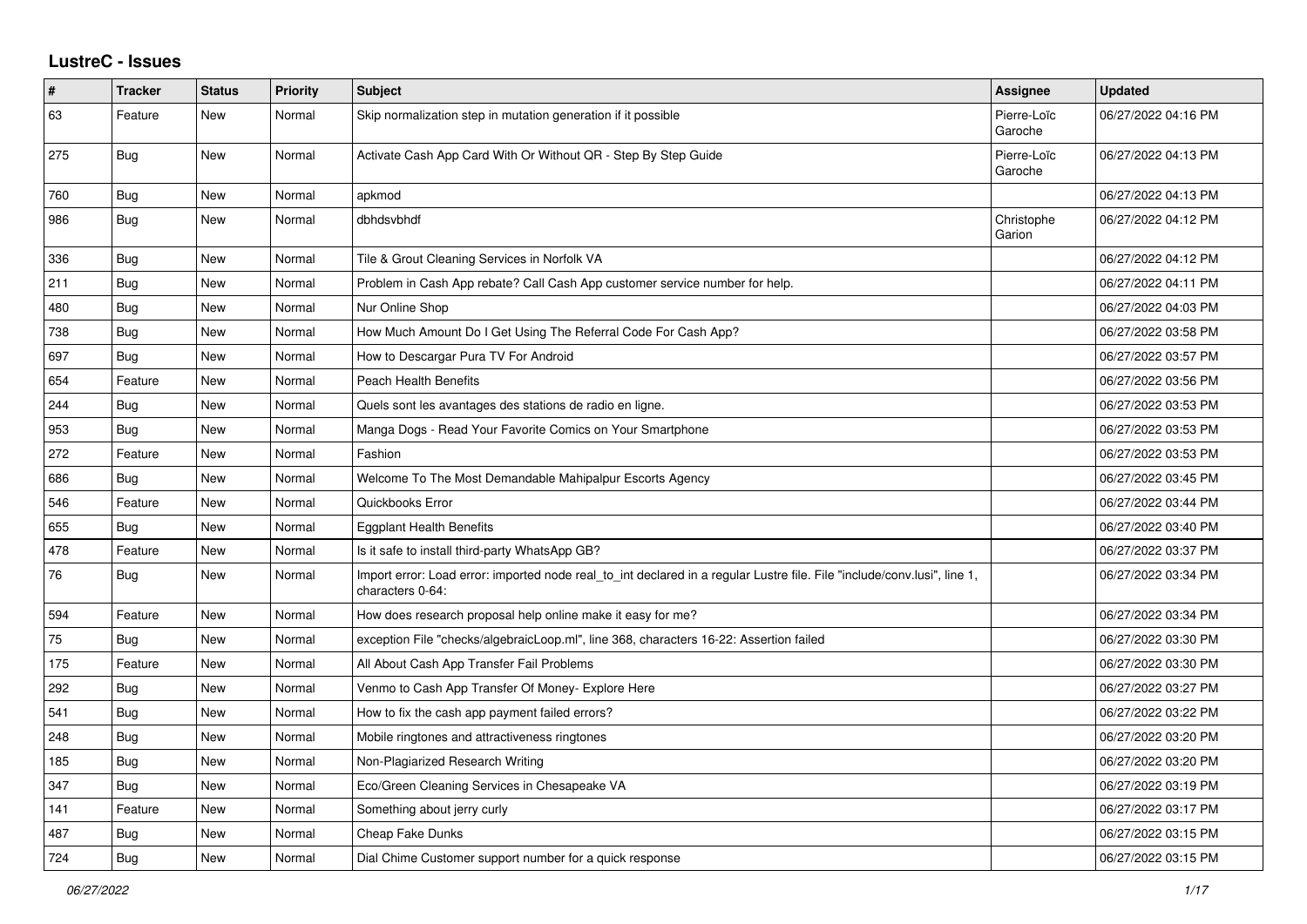| $\vert$ # | <b>Tracker</b> | <b>Status</b> | <b>Priority</b> | Subject                                                                    | <b>Assignee</b>        | <b>Updated</b>      |
|-----------|----------------|---------------|-----------------|----------------------------------------------------------------------------|------------------------|---------------------|
| 687       | Bug            | New           | Normal          | How to use twitch.tv/activate?                                             |                        | 06/27/2022 03:15 PM |
| 662       | Bug            | New           | Normal          | Oreo TV Download - The Easiest Way to Watch Live TV                        |                        | 06/27/2022 03:14 PM |
| 508       | Bug            | New           | Normal          | hire a professional dissertation help                                      |                        | 06/27/2022 03:13 PM |
| 523       | <b>Bug</b>     | New           | Normal          | What Is The Right Google Account Recovery Aid To Regain Account Access?    | Pierre-Loïc<br>Garoche | 06/27/2022 03:09 PM |
| 312       | Bug            | New           | Normal          | Stain Protection Services in Virginia Beach VA                             |                        | 06/27/2022 03:05 PM |
| 126       | Feature        | New           | Normal          | Stussy Air Force 1 replica                                                 |                        | 06/27/2022 03:05 PM |
| 520       | Bug            | New           | Normal          | What Is The Major Role Of Cash.app/Help and Support Page?                  |                        | 06/27/2022 03:04 PM |
| 814       | Bug            | New           | Normal          | Stage Fright Cure                                                          | Pierre-Loïc<br>Garoche | 06/27/2022 03:03 PM |
| 1119      | Bug            | New           | Normal          | Klondike Solitaire                                                         |                        | 06/27/2022 03:00 PM |
| 115       | Bug            | <b>New</b>    | Normal          | <b>NFL LIVE STREAM</b>                                                     |                        | 06/27/2022 02:53 PM |
| 219       | Bug            | New           | Normal          | Free Ringtones for Cell Phones.                                            |                        | 06/27/2022 02:52 PM |
| 119       | Bug            | New           | Normal          | klhjigyu                                                                   |                        | 06/27/2022 02:44 PM |
| 215       | <b>Bug</b>     | New           | Normal          | How For Top Level Cell Phone For You                                       |                        | 06/27/2022 02:41 PM |
| 501       | Bug            | New           | Normal          | How Do I Annihilate Cash App Transfer Failed Problems Effectively          | Pierre-Loïc<br>Garoche | 06/27/2022 02:39 PM |
| 571       | Bug            | New           | Normal          | How may the Cash app dispute your trade?                                   | Pierre-Loïc<br>Garoche | 06/27/2022 02:39 PM |
| 668       | Bug            | New           | Normal          | Get to know Cash App Refund Process here                                   |                        | 06/27/2022 02:38 PM |
| 120       | Bug            | New           | Normal          | ghfjtkx                                                                    | Pierre-Loïc<br>Garoche | 06/27/2022 02:25 PM |
| 491       | Feature        | New           | Normal          | Automatically download and paste Reddit wallpapers into Windows            |                        | 06/27/2022 02:22 PM |
| 581       | Bug            | New           | Normal          | E-Learning Course Help                                                     |                        | 06/27/2022 02:22 PM |
| 225       | Bug            | New           | Normal          | instant personal loan                                                      |                        | 06/27/2022 02:20 PM |
| 615       | Bug            | New           | Normal          | CheapestMedsShop   100% Safe Medicines Online in USA UK & AUS.             |                        | 06/27/2022 02:19 PM |
| 196       | Bug            | New           | Normal          | Homoeobazaar For Homeopathy Medicines                                      |                        | 06/27/2022 02:18 PM |
| 516       | <b>Bug</b>     | New           | Normal          | Does Cash App Help To Get Cash App Refund Without Any Interruption?        |                        | 06/27/2022 02:17 PM |
| 613       | Bug            | New           | Normal          | Buy Aspadol 100mg Tab Online in US, UK, AU   Erospharmacy                  |                        | 06/27/2022 02:16 PM |
| 497       | Bug            | New           | Normal          | Fake Nike Dunk Low Off-White Lot 50                                        |                        | 06/27/2022 02:13 PM |
| 761       | Bug            | New           | Normal          | What is it about basketball that makes it so popular in the United States? | Corentin<br>Lauverjat  | 06/27/2022 02:08 PM |
| 695       | Bug            | New           | Normal          | Refer Listas IPTV Apk                                                      |                        | 06/27/2022 02:06 PM |
| 484       | Bug            | New           | Normal          | UK best essay writing service                                              |                        | 06/27/2022 02:01 PM |
| 600       | <b>Bug</b>     | New           | Normal          | Play Store Pro                                                             |                        | 06/27/2022 01:59 PM |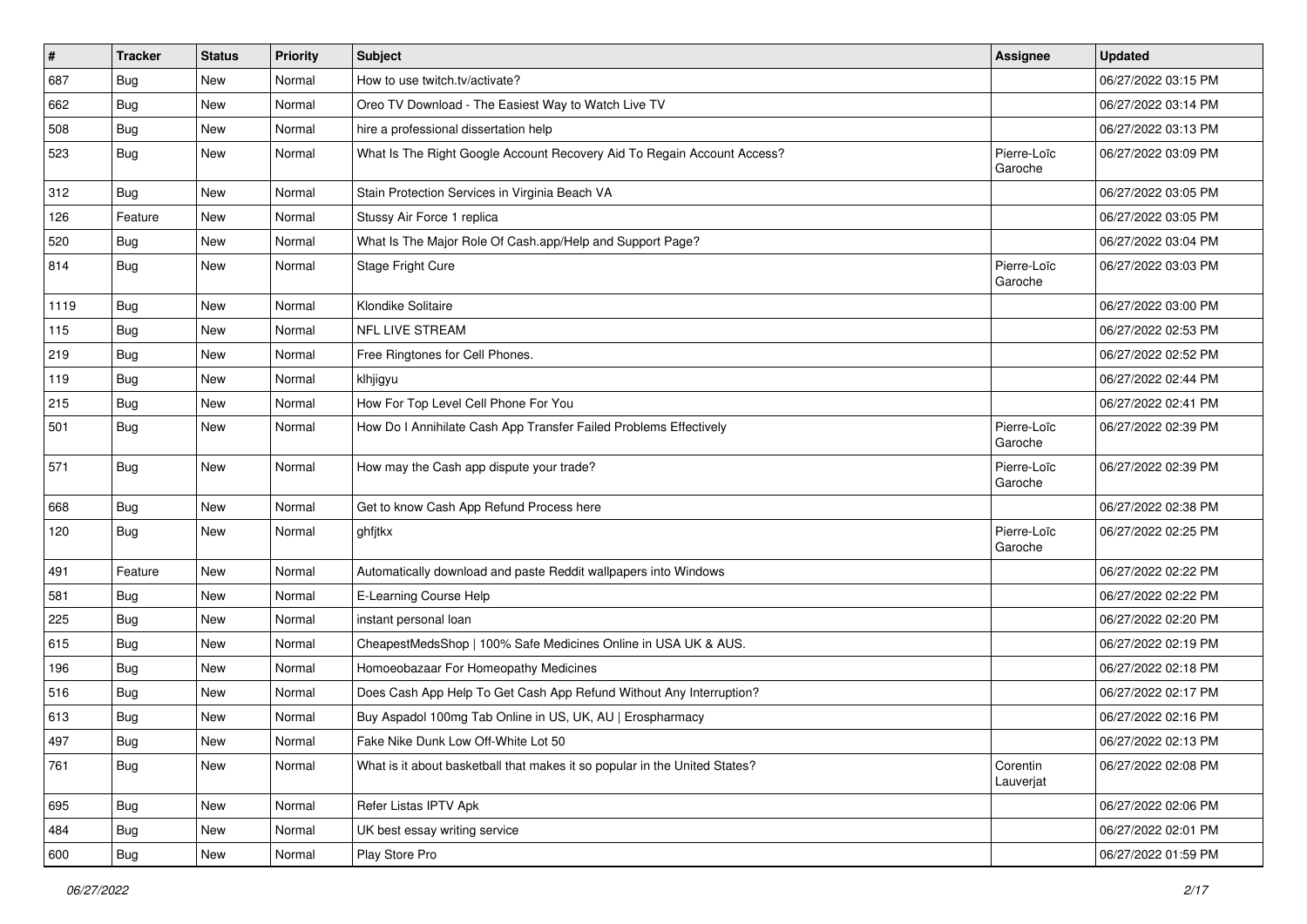| $\sharp$ | <b>Tracker</b> | <b>Status</b> | <b>Priority</b> | Subject                                                                              | <b>Assignee</b>        | <b>Updated</b>      |
|----------|----------------|---------------|-----------------|--------------------------------------------------------------------------------------|------------------------|---------------------|
| 715      | <b>Bug</b>     | New           | Normal          | Puppy Playtime Descargar gratis                                                      |                        | 06/27/2022 01:57 PM |
| 526      | Bug            | New           | Normal          | Soundcloud to mp3 converter - Download Soundcloud songs                              |                        | 06/27/2022 01:55 PM |
| 134      | Bug            | New           | Normal          | wisegolfers                                                                          |                        | 06/27/2022 01:54 PM |
| 274      | Bug            | New           | Normal          | How AI is transforming coupon marketing campaigns?                                   | Anonymous              | 06/27/2022 01:54 PM |
| 505      | Bug            | New           | Normal          | www.trendmicro.com/activate                                                          |                        | 06/27/2022 01:52 PM |
| 1128     | Bug            | New           | Normal          | cvjvfbdi                                                                             | Hamza<br>Bourbouh      | 06/27/2022 01:52 PM |
| 450      | Bug            | <b>New</b>    | Normal          | Floor Stripping Quincy MA                                                            |                        | 06/27/2022 01:48 PM |
| 527      | Feature        | New           | Normal          | My Teachers                                                                          |                        | 06/27/2022 01:45 PM |
| 552      | Feature        | New           | Normal          | Radio rfm and the benefits of radio rfm                                              |                        | 06/27/2022 01:44 PM |
| 506      | Bug            | New           | Normal          | www.trendmicro.com/activate                                                          |                        | 06/27/2022 01:43 PM |
| 567      | Bug            | New           | Normal          | Singapore assignment help                                                            |                        | 06/27/2022 01:38 PM |
| 499      | Feature        | New           | Normal          | Discover The Premium Features Of Spotify Mod Apk                                     |                        | 06/27/2022 01:36 PM |
| 620      | <b>Bug</b>     | New           | Normal          | Viagra Meds: Fastest & Quick Delivery On Your Doorstep - USA                         |                        | 06/27/2022 01:33 PM |
| 1101     | <b>Bug</b>     | New           | Normal          | How to Delete Cash App History at once?                                              |                        | 06/27/2022 01:33 PM |
| 995      | Feature        | New           | Normal          | "ij.start canon                                                                      |                        | 06/27/2022 01:29 PM |
| 500      | Bug            | New           | Normal          | Simply contact the technical team, to find the solution to cash app refund problems. | Pierre-Loïc<br>Garoche | 06/27/2022 01:26 PM |
| 603      | <b>Bug</b>     | New           | Normal          | Premiere gratuito da lista de IPTV                                                   |                        | 06/27/2022 01:24 PM |
| 812      | Feature        | New           | Normal          | canon.com/ijsetup                                                                    |                        | 06/27/2022 01:21 PM |
| 281      | Feature        | New           | Normal          | what are the types of Ringtones?                                                     | Anonymous              | 06/27/2022 01:19 PM |
| 457      | Bug            | New           | Normal          | Carpet Cleaning Medford MA                                                           |                        | 06/27/2022 01:17 PM |
| 532      | Bug            | New           | Normal          | My Assignment Help                                                                   |                        | 06/27/2022 01:15 PM |
| 222      | Bug            | New           | Normal          | Social Profile links                                                                 |                        | 06/27/2022 01:15 PM |
| 184      | Bug            | New           | Normal          | Affordable Business Writing Services                                                 |                        | 06/27/2022 01:09 PM |
| 282      | Bug            | <b>New</b>    | Normal          | Activate Cash App Card: Learn Simple Steps & Fix Errors                              |                        | 06/27/2022 01:08 PM |
| 704      | <b>Bug</b>     | New           | Normal          | Reach support team of Chime Customer Service for instant help                        |                        | 06/27/2022 01:05 PM |
| 237      | Feature        | New           | Normal          | HP Printer Assistant Software   Download & Install HP Assistant                      |                        | 06/27/2022 01:01 PM |
| 1077     | Bug            | New           | Normal          | Les excellentes façons d'utiliser ces images                                         |                        | 06/27/2022 01:00 PM |
| 789      | Bug            | New           | Normal          | Full version                                                                         |                        | 06/27/2022 01:00 PM |
| 513      | Bug            | New           | Normal          | Unlock cash app account using the easy steps:                                        | Anonymous              | 06/27/2022 12:58 PM |
| 400      | <b>Bug</b>     | New           | Normal          | Office Moving Services in Potomac MD                                                 |                        | 06/27/2022 12:57 PM |
| 492      | <b>Bug</b>     | New           | Normal          | HD Streamz MOD APK v3.5.5 (Keine Werbung)                                            |                        | 06/27/2022 12:51 PM |
| 465      | <b>Bug</b>     | New           | Normal          | Carpet Cleaning Westchester MA                                                       |                        | 06/27/2022 12:50 PM |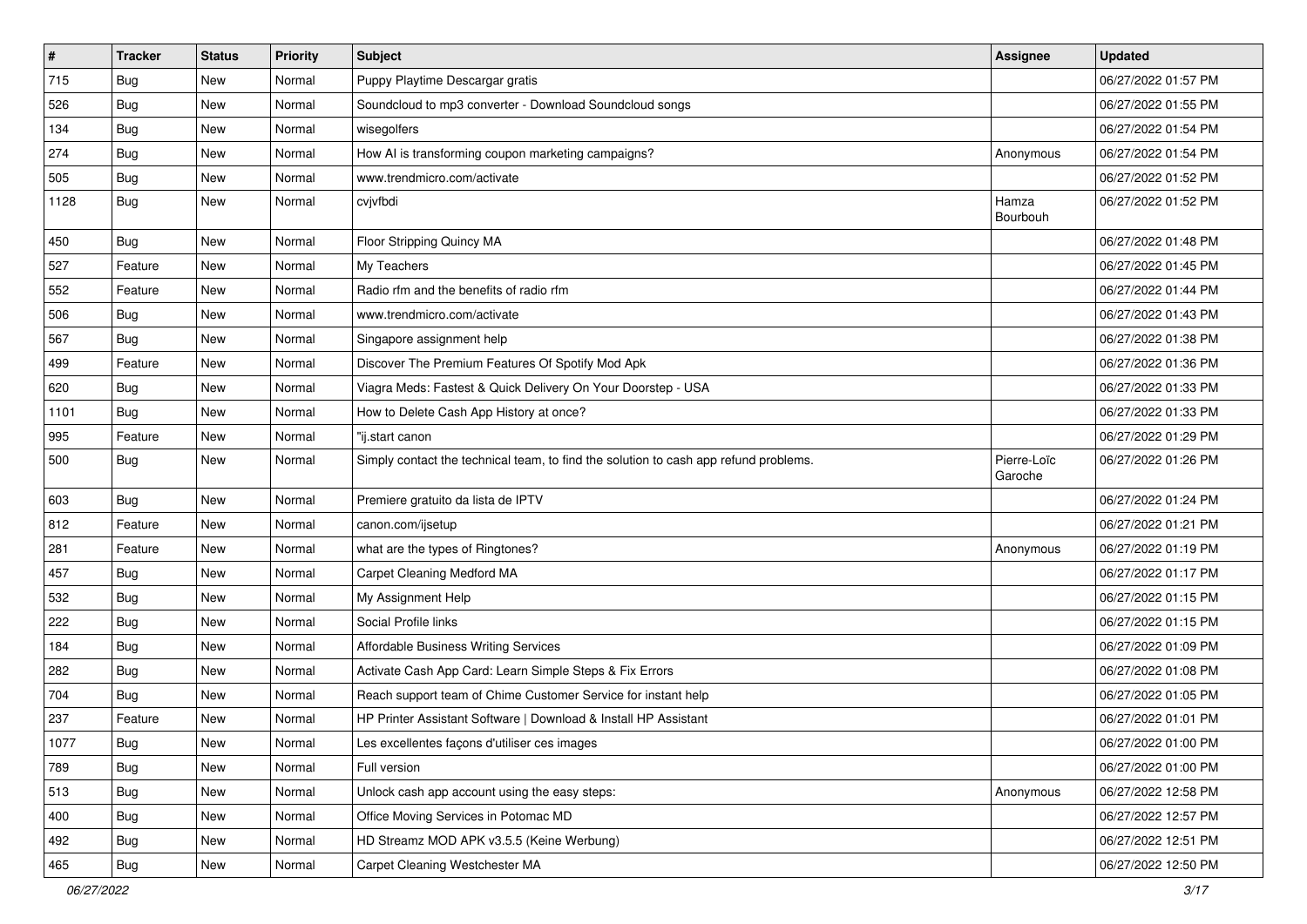| $\vert$ # | <b>Tracker</b> | <b>Status</b> | <b>Priority</b> | Subject                                                                             | <b>Assignee</b>        | <b>Updated</b>      |
|-----------|----------------|---------------|-----------------|-------------------------------------------------------------------------------------|------------------------|---------------------|
| 269       | <b>Bug</b>     | New           | Normal          | Is there such a site for app design?                                                | Anonymous              | 06/27/2022 12:47 PM |
| 524       | Bug            | New           | Normal          | How Does Google Account Recovery Work If Your Account Is Hacked?                    |                        | 06/27/2022 12:46 PM |
| 178       | Bug            | New           | Normal          | transparent lace wigs                                                               |                        | 06/27/2022 12:45 PM |
| 550       | <b>Bug</b>     | New           | Normal          | Nederland FM - beste manieren om naar internationale radio op internet te luisteren |                        | 06/27/2022 12:45 PM |
| 146       | Bug            | New           | Normal          | bayabais                                                                            |                        | 06/27/2022 12:39 PM |
| 263       | Feature        | New           | Normal          | Wrecked Car Is Nothing But A Worthless                                              | Pierre-Loïc<br>Garoche | 06/27/2022 12:37 PM |
| 716       | Bug            | New           | Normal          | La celebración de un BabyShower.                                                    |                        | 06/27/2022 12:29 PM |
| 801       | Bug            | New           | Normal          | Who Is an ETL Engineer                                                              |                        | 06/27/2022 12:25 PM |
| 564       | Bug            | New           | Normal          | How To Install RepelisPlus On Your Android Phone?                                   |                        | 06/27/2022 12:23 PM |
| 579       | Bug            | New           | Normal          | YOUR CV MAKES YOUR FIRST IMPRESSION                                                 | Christophe<br>Garion   | 06/27/2022 12:22 PM |
| 461       | Bug            | New           | Normal          | Germs Removal Medford MA                                                            |                        | 06/27/2022 12:21 PM |
| 253       | Bug            | New           | Normal          | Florence Lawrence                                                                   |                        | 06/27/2022 12:18 PM |
| 246       | <b>Bug</b>     | New           | Normal          | The Beast App                                                                       |                        | 06/27/2022 12:17 PM |
| 703       | <b>Bug</b>     | New           | Normal          | For real-time help, dial Facebook customer service number                           |                        | 06/27/2022 12:08 PM |
| 181       | <b>Bug</b>     | New           | Normal          | <b>Healthcare Custom Writing Services</b>                                           |                        | 06/27/2022 12:06 PM |
| 183       | Bug            | New           | Normal          | Nursing Assignment Help Online                                                      |                        | 06/27/2022 12:05 PM |
| 233       | <b>Bug</b>     | New           | Normal          | Anauthorsway.com: My User Experience                                                |                        | 06/27/2022 12:02 PM |
| 536       | <b>Bug</b>     | New           | Normal          | How to check the balance on the cash app card                                       | Hamza<br>Bourbouh      | 06/27/2022 11:57 AM |
| 770       | Bug            | New           | Normal          | Canon IJ Network Tool                                                               |                        | 06/27/2022 11:57 AM |
| 644       | Bug            | New           | Normal          | <b>TeaTV App Review</b>                                                             |                        | 06/27/2022 11:47 AM |
| 817       | Bug            | New           | Normal          | Pacman 30th Anniversary                                                             |                        | 06/27/2022 11:47 AM |
| 537       | <b>Bug</b>     | New           | Normal          | Get tech assistance with customer support on ATT Yahoo email login issue.           |                        | 06/27/2022 11:44 AM |
| 289       | Bug            | New           | Normal          | Recover Yahoo Mail Forgotten Password - Explore Kanata Chinese                      |                        | 06/27/2022 11:44 AM |
| 258       | <b>Bug</b>     | New           | Normal          | Fake Nike Dunk High AMBUSH Deep Royal                                               |                        | 06/27/2022 11:39 AM |
| 197       | <b>Bug</b>     | New           | Normal          | SBL JABORANDI PLUS HAIR OIL - COMPLETE SCALP CARE (100ML)                           |                        | 06/27/2022 11:35 AM |
| 169       | Bug            | New           | Normal          | CV Maker - UAE CV Writing Agency                                                    |                        | 06/27/2022 11:27 AM |
| 255       | Feature        | New           | Normal          | best doctor for psoriasis                                                           |                        | 06/27/2022 11:17 AM |
| 345       | Bug            | New           | Normal          | Stain Protection Services in Chesapeake VA                                          |                        | 06/27/2022 11:15 AM |
| 245       | <b>Bug</b>     | New           | Normal          | Write My Essay For Me Cheap                                                         |                        | 06/27/2022 11:15 AM |
| 799       | Bug            | New           | Normal          | Who Is an ETL Engineer                                                              |                        | 06/27/2022 11:07 AM |
| 496       | <b>Bug</b>     | New           | Normal          | What is Live NetTV?                                                                 |                        | 06/27/2022 10:51 AM |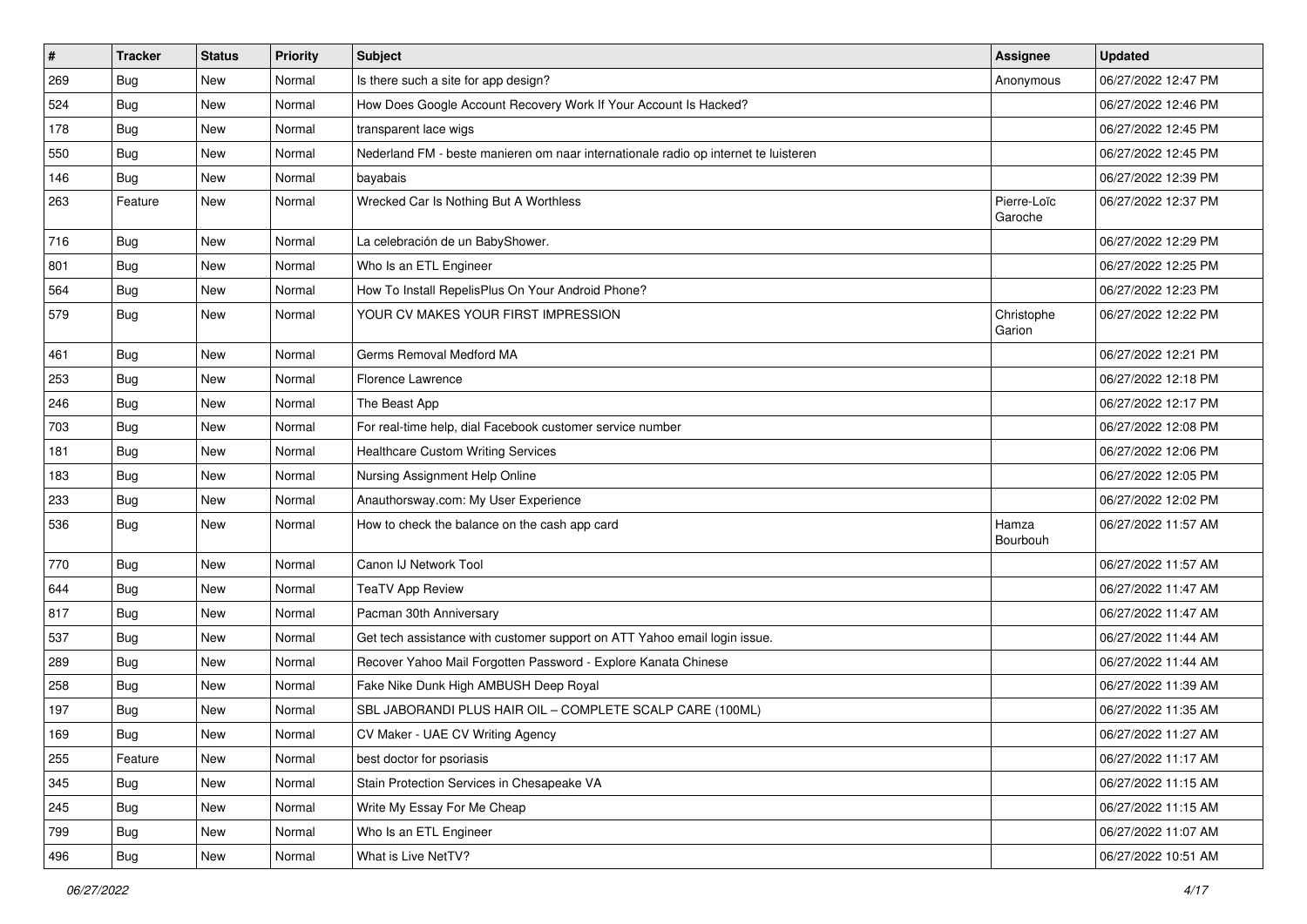| $\pmb{\#}$ | <b>Tracker</b> | <b>Status</b> | <b>Priority</b> | <b>Subject</b>                                                                   | <b>Assignee</b> | <b>Updated</b>      |
|------------|----------------|---------------|-----------------|----------------------------------------------------------------------------------|-----------------|---------------------|
| 530        | <b>Bug</b>     | New           | Normal          | Cheap Assignment Writing Service UK                                              | Anonymous       | 06/27/2022 10:46 AM |
| 699        | Bug            | <b>New</b>    | Normal          | Would you be able to utilize Cash App Twitch?                                    |                 | 06/27/2022 10:45 AM |
| 820        | <b>Bug</b>     | New           | Normal          | Metal Slug Apk para Android                                                      |                 | 06/27/2022 10:41 AM |
| 680        | Feature        | New           | Normal          | Word Jewels 2                                                                    |                 | 06/27/2022 10:41 AM |
| 777        | Bug            | New           | Normal          | Obtain driving instructions using Google Maps.                                   |                 | 06/27/2022 10:37 AM |
| 804        | <b>Bug</b>     | New           | Normal          | Review                                                                           |                 | 06/27/2022 10:35 AM |
| 331        | Bug            | New           | Normal          | Water Extraction Services in Norfolk VA                                          |                 | 06/27/2022 10:33 AM |
| 1118       | <b>Bug</b>     | New           | Normal          | Gameplay Minecraft                                                               |                 | 06/27/2022 10:33 AM |
| 504        | <b>Bug</b>     | New           | Normal          | A beginner should always look for online Java assignment help!                   |                 | 06/27/2022 10:32 AM |
| 640        | Bug            | New           | Normal          | play game with me                                                                |                 | 06/27/2022 10:32 AM |
| 333        | <b>Bug</b>     | New           | Normal          | Mold Removal Services in Norfolk VA                                              |                 | 06/27/2022 10:32 AM |
| 709        | <b>Bug</b>     | New           | Normal          | How To Load Cash App Card At Walmart Without Having To Face Any Hassle?          |                 | 06/27/2022 10:30 AM |
| 538        | <b>Bug</b>     | New           | Normal          | Will cash app refund money if scammed quickly?                                   |                 | 06/27/2022 10:25 AM |
| 164        | <b>Bug</b>     | New           | Normal          | dfgbd                                                                            |                 | 06/27/2022 10:23 AM |
| 792        | <b>Bug</b>     | New           | Normal          | What is Google Camera Mod?                                                       |                 | 06/27/2022 10:20 AM |
| 168        | <b>Bug</b>     | New           | Normal          | UFC 256 Live Stream Online                                                       |                 | 06/27/2022 10:16 AM |
| 481        | <b>Bug</b>     | New           | Normal          | Nur Online Shop                                                                  |                 | 06/27/2022 10:10 AM |
| 242        | Feature        | <b>New</b>    | Normal          | Descripción de Torque Pro MOD APK para Android                                   |                 | 06/27/2022 10:06 AM |
| 232        | <b>Bug</b>     | New           | Normal          | FM whatsapp messaging app.                                                       |                 | 06/27/2022 10:04 AM |
| 642        | <b>Bug</b>     | New           | Normal          | thong tin thoi tiet ngay hom nay                                                 |                 | 06/27/2022 10:03 AM |
| 133        | <b>Bug</b>     | New           | Normal          | craftlabs                                                                        |                 | 06/27/2022 10:01 AM |
| 590        | <b>Bug</b>     | New           | Normal          | Follow proper initiatives to check my cash app card balance:                     |                 | 06/27/2022 09:57 AM |
| 490        | Bug            | <b>New</b>    | Normal          | Unlock cash app account by getting quick solutions from the technical executives |                 | 06/27/2022 09:57 AM |
| 637        | Feature        | New           | Normal          | Why do the Outlook rules not work in my account?                                 |                 | 06/27/2022 09:51 AM |
| 675        | <b>Bug</b>     | New           | Normal          | What Are Smart Tactics To Fix Cash App Transfer Failed Hurdles?                  |                 | 06/27/2022 09:51 AM |
| 639        | Bug            | New           | Normal          | thong tin chinh xac                                                              |                 | 06/27/2022 09:48 AM |
| 822        | <b>Bug</b>     | New           | Normal          | Dowload Your Boyfriend Game                                                      |                 | 06/27/2022 09:48 AM |
| 798        | I Bug          | New           | Normal          | Who Is an ETL Engineer                                                           |                 | 06/27/2022 09:48 AM |
| 944        | Feature        | New           | Normal          | Canon.com/ijsetup                                                                |                 | 06/27/2022 09:46 AM |
| 190        | <b>Bug</b>     | New           | Normal          | All About Cash App Transfer Fail Problems                                        |                 | 06/27/2022 09:37 AM |
| 819        | <b>Bug</b>     | New           | Normal          | Metal Slug Apk para Android                                                      |                 | 06/27/2022 09:35 AM |
| 988        | <b>Bug</b>     | New           | Normal          | <b>Medicinal Mushrooms</b>                                                       |                 | 06/27/2022 09:33 AM |
| 503        | Bug            | New           | Normal          | Youtube Premium Apk free download for Android                                    |                 | 06/27/2022 09:29 AM |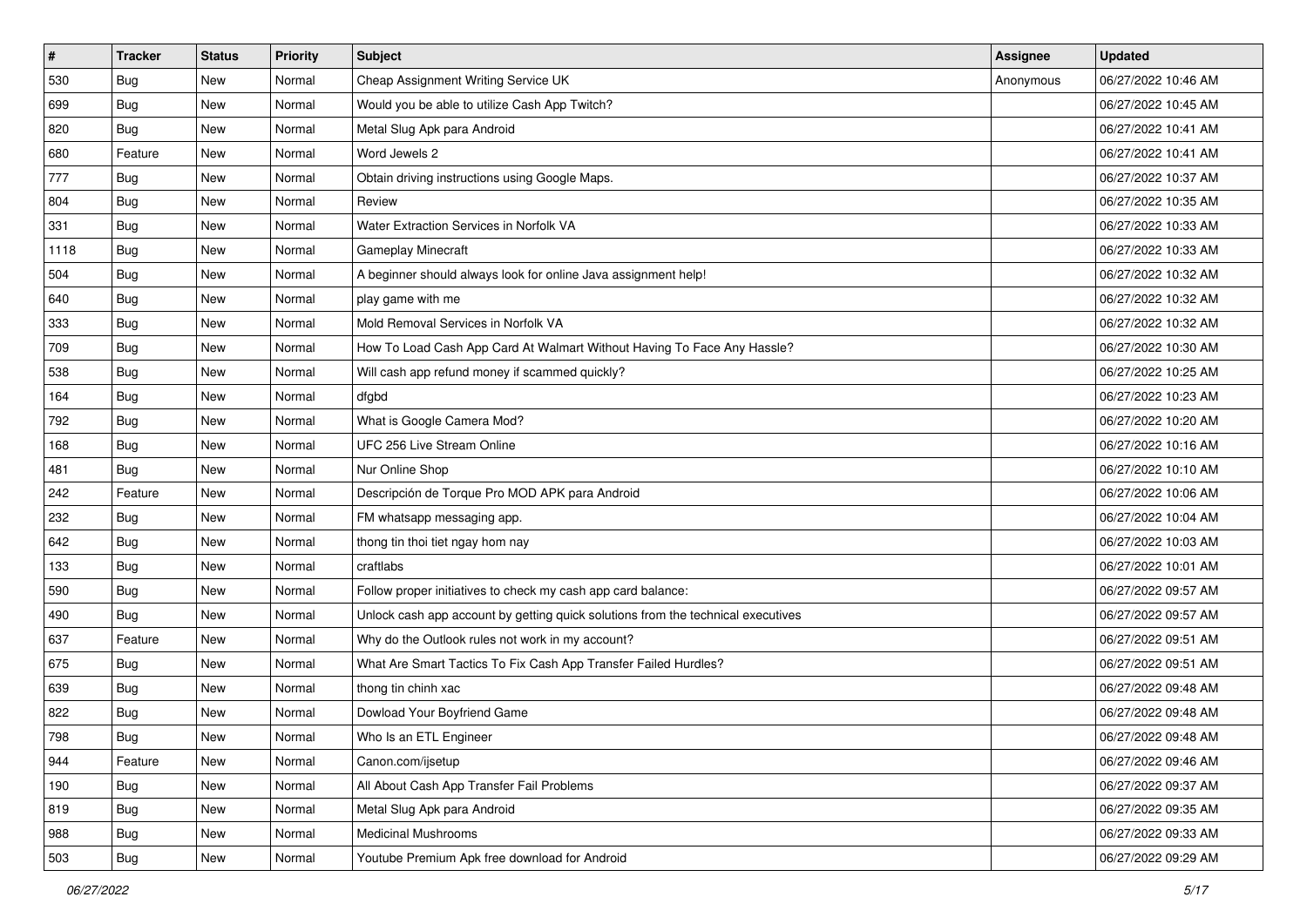| #   | <b>Tracker</b> | <b>Status</b> | <b>Priority</b> | Subject                                                                                | <b>Assignee</b>        | <b>Updated</b>      |
|-----|----------------|---------------|-----------------|----------------------------------------------------------------------------------------|------------------------|---------------------|
| 634 | <b>Bug</b>     | New           | Normal          | Buy Vidalista Tablets (Tadalafil) at [\$25 OFF + Free Shipping] Vidalistatablets       |                        | 06/27/2022 09:29 AM |
| 525 | Bug            | New           | Normal          | If you don't have a QR code: How to activate cash app card in app                      |                        | 06/27/2022 09:27 AM |
| 614 | <b>Bug</b>     | New           | Normal          | Como baixar o MOD APK no celular                                                       |                        | 06/27/2022 09:26 AM |
| 380 | <b>Bug</b>     | New           | Normal          | Moving Services in McLean VA                                                           |                        | 06/27/2022 09:16 AM |
| 489 | Bug            | New           | Normal          | Get cash app refund instantly if sent to the wrong person                              |                        | 06/27/2022 09:12 AM |
| 726 | <b>Bug</b>     | New           | Normal          | Mobile Application Development Services                                                |                        | 06/27/2022 09:10 AM |
| 234 | <b>Bug</b>     | New           | Normal          | My Personal Experience With the College Writing Services                               |                        | 06/27/2022 09:09 AM |
| 772 | Bug            | New           | Normal          | united airlines baggage policy                                                         |                        | 06/27/2022 09:09 AM |
| 652 | <b>Bug</b>     | New           | Normal          | <b>Sesame Health Benefits</b>                                                          |                        | 06/27/2022 08:59 AM |
| 657 | Bug            | <b>New</b>    | Normal          | <b>Coconut Nutrition Facts And Health Benefits</b>                                     |                        | 06/27/2022 08:56 AM |
| 113 | Bug            | New           | Normal          | ufc 254 live                                                                           |                        | 06/27/2022 08:54 AM |
| 214 | Feature        | New           | Normal          | Five Christmas Apps For Apple Users                                                    |                        | 06/27/2022 08:53 AM |
| 959 | Bug            | New           | Normal          | Get connected with cash app team-How to get money off cash app at walmart without card |                        | 06/27/2022 08:52 AM |
| 653 | Bug            | New           | Normal          | Jujube (Jinjoles): Properties And Health Benefits                                      |                        | 06/27/2022 08:47 AM |
| 606 | Feature        | New           | Normal          | Play unblocked cookie crush 3                                                          | Pierre-Loïc<br>Garoche | 06/27/2022 08:45 AM |
| 228 | Bug            | New           | Normal          | Why Does Cash App Transaction Failed? - Here Is the Answer                             |                        | 06/27/2022 08:44 AM |
| 591 | Bug            | New           | Normal          | How To Find Facebook Modifications For Your Spotify Premium Apk?                       |                        | 06/27/2022 08:41 AM |
| 531 | Bug            | New           | Normal          | Cheap Assignment Writing Service UK                                                    | Anonymous              | 06/27/2022 08:39 AM |
| 262 | Bug            | New           | Normal          | It this true to dealing Wuth                                                           |                        | 06/27/2022 08:39 AM |
| 683 | Feature        | New           | Normal          | Game creation                                                                          |                        | 06/27/2022 08:39 AM |
| 785 | Bug            | New           | Normal          | How To Get Money Off Cash App Without Card Or With A Card?                             |                        | 06/27/2022 08:28 AM |
| 251 | <b>Bug</b>     | New           | Normal          | All About Cash App Transfer Fail Problems                                              | Pierre-Loïc<br>Garoche | 06/27/2022 08:25 AM |
| 515 | Bug            | New           | Normal          | Fragment Nike Dunk High Tokyo Fake                                                     |                        | 06/27/2022 08:24 AM |
| 157 | <b>Bug</b>     | New           | Normal          | Forget cash app pin                                                                    |                        | 06/27/2022 08:18 AM |
| 495 | Bug            | New           | Normal          | Twitch Clip Downloader Download Twitch Clips Online 2021                               |                        | 06/27/2022 08:17 AM |
| 528 | <b>Bug</b>     | New           | Normal          | Korean Mag                                                                             |                        | 06/27/2022 08:14 AM |
| 514 | Bug            | New           | Normal          | Trans-Caribbean                                                                        |                        | 06/27/2022 08:06 AM |
| 720 | Bug            | New           | Normal          | How does Cash App Phone Number provide a quick treatment?                              |                        | 06/27/2022 08:02 AM |
| 556 | <b>Bug</b>     | New           | Normal          | Play Game Mod Apk With Your Friends                                                    |                        | 06/27/2022 08:01 AM |
| 584 | <b>Bug</b>     | New           | Normal          | Want the cash app customer service number to check balance?                            |                        | 06/27/2022 08:00 AM |
| 722 | <b>Bug</b>     | New           | Normal          | Vergrößern Sie Instagram-Fotos mit instazoom                                           | Christophe<br>Garion   | 06/27/2022 07:54 AM |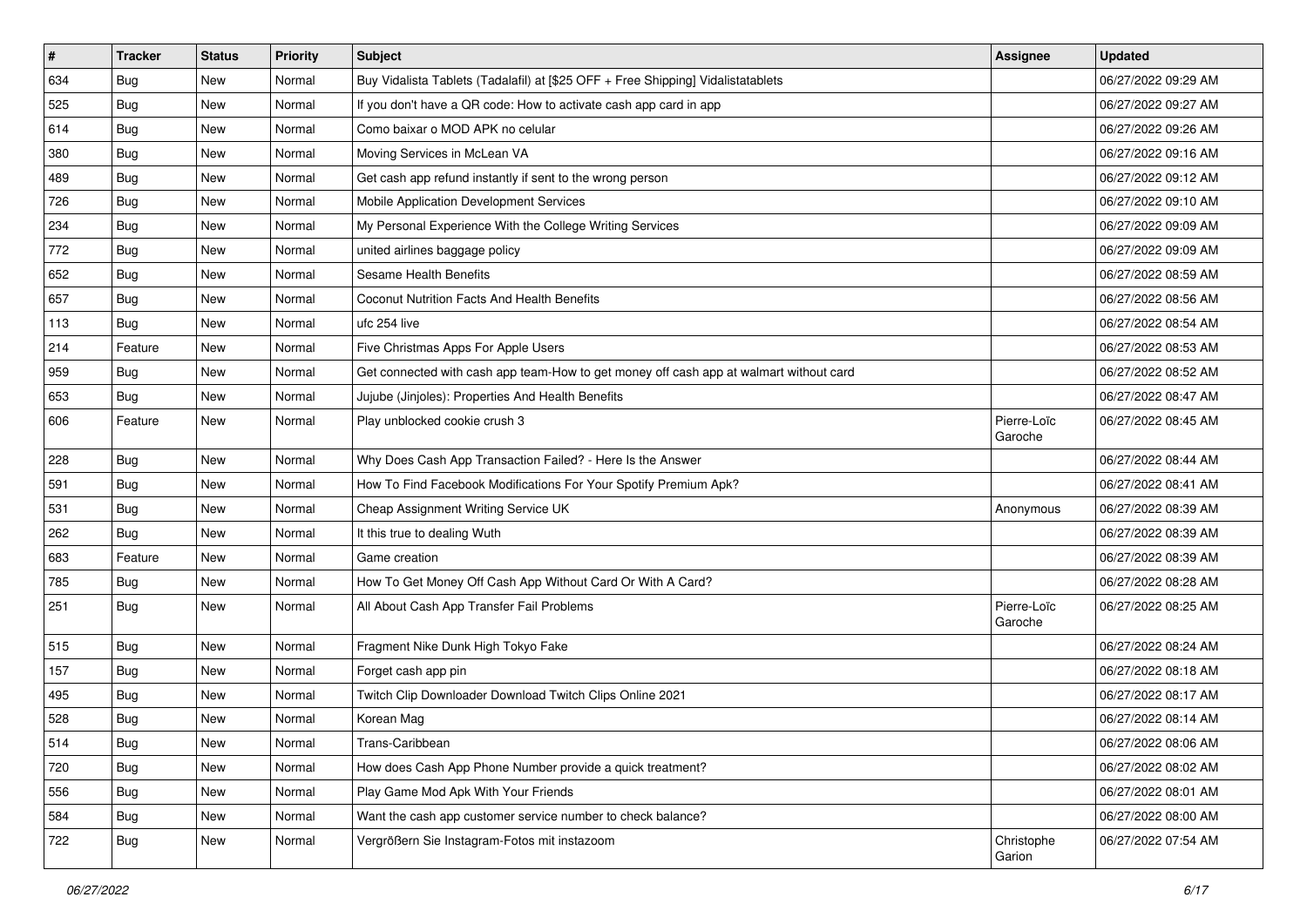| #    | <b>Tracker</b> | <b>Status</b> | <b>Priority</b> | Subject                                                                                  | <b>Assignee</b>        | <b>Updated</b>      |
|------|----------------|---------------|-----------------|------------------------------------------------------------------------------------------|------------------------|---------------------|
| 116  | Bug            | New           | Normal          | aertaeyg                                                                                 |                        | 06/27/2022 07:43 AM |
| 502  | Bug            | New           | Normal          | Les instructions pour définir des sonneries pour iPhone sont simples et faciles à suivre |                        | 06/27/2022 07:40 AM |
| 671  | Bug            | New           | Normal          | Hot games                                                                                | Pierre-Loïc<br>Garoche | 06/27/2022 07:40 AM |
| 572  | Feature        | New           | Normal          | New features of WhatsApp Plus on Android phones                                          | Pierre-Loïc<br>Garoche | 06/27/2022 07:38 AM |
| 667  | Bug            | New           | Normal          | What Is a Ringtone?                                                                      |                        | 06/27/2022 07:34 AM |
| 250  | Bug            | New           | Normal          | Reviews of phone ringtones                                                               |                        | 06/27/2022 07:29 AM |
| 158  | Bug            | New           | Normal          | dfghj zcvgh                                                                              |                        | 06/27/2022 07:28 AM |
| 498  | <b>Bug</b>     | New           | Normal          | Téléchargeur SoundCloud : SoundCloud en Mp3                                              | Christophe<br>Garion   | 06/27/2022 07:27 AM |
| 519  | Bug            | New           | Normal          | Are you finding online UK Assignment writers?                                            |                        | 06/27/2022 07:23 AM |
| 996  | Bug            | New           | Normal          | Cricut.com/setup                                                                         |                        | 06/27/2022 07:12 AM |
| 471  | <b>Bug</b>     | New           | Normal          | Residential Floor Cleaning Westchester MA                                                |                        | 06/27/2022 07:08 AM |
| 1018 | Bug            | New           | Normal          | So erhalten Sie ein kostenloses Hörbuch                                                  |                        | 06/27/2022 07:08 AM |
| 317  | Bug            | New           | Normal          | Eco/Green Cleaning Services in Virginia Beach VA                                         |                        | 06/27/2022 07:03 AM |
| 565  | Bug            | New           | Normal          | How To Install RepelisPlus On Your Android Phone?                                        |                        | 06/27/2022 06:54 AM |
| 807  | <b>Bug</b>     | New           | Normal          | 1v1Battle is a strategic action 'Build and shoot' game                                   |                        | 06/27/2022 06:52 AM |
| 618  | <b>Bug</b>     | New           | Normal          | Buy Steroids Online with OurMedicnes.com   Best Quality Steroids                         |                        | 06/27/2022 06:46 AM |
| 577  | Bug            | New           | Normal          | Follow these easy steps to make Admiral Casino Login                                     |                        | 06/27/2022 06:34 AM |
| 727  | Bug            | New           | Normal          | Drive for speed simulator mod apk                                                        | Pierre-Loïc<br>Garoche | 06/27/2022 06:33 AM |
| 507  | <b>Bug</b>     | New           | Normal          | central.bitdefender.com                                                                  |                        | 06/27/2022 06:31 AM |
| 188  | Bug            | New           | Normal          | Why are university students buying assignments online?                                   | Pierre-Loïc<br>Garoche | 06/27/2022 06:19 AM |
| 669  | Feature        | New           | Normal          | Nursing Assignment Help                                                                  |                        | 06/27/2022 06:12 AM |
| 797  | Bug            | New           | Normal          | Psychedelic                                                                              | Christophe<br>Garion   | 06/27/2022 06:07 AM |
| 665  | Feature        | New           | Normal          | Look for a dedicated help with finance assignment                                        |                        | 06/27/2022 05:56 AM |
| 588  | Bug            | New           | Normal          | YouTube Vanced Apk Manager App - Como instalá-lo                                         |                        | 06/27/2022 05:52 AM |
| 689  | Bug            | New           | Normal          | How to use twitch.tv/activate?                                                           |                        | 06/27/2022 05:44 AM |
| 808  | Bug            | New           | Normal          | Sinnvolle Guten-Morgen-Grüße                                                             |                        | 06/27/2022 05:41 AM |
| 985  | Bug            | New           | Normal          | Find out the vitality of Facebook Phone Number:                                          |                        | 06/27/2022 05:39 AM |
| 780  | <b>Bug</b>     | New           | Normal          | Best Whatsapp Modified APKs                                                              | Pierre-Loïc<br>Garoche | 06/27/2022 05:38 AM |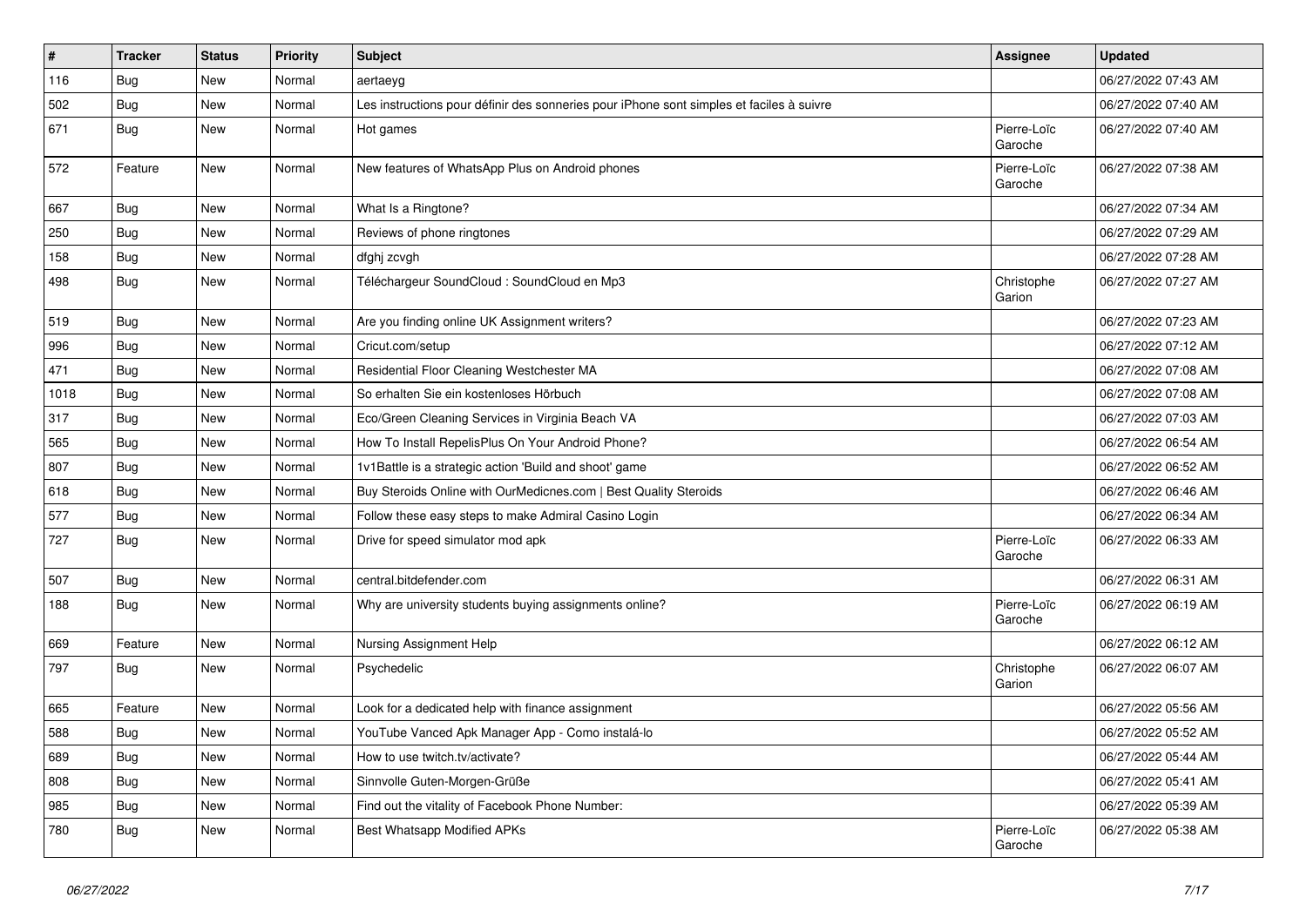| $\pmb{\#}$ | <b>Tracker</b> | <b>Status</b> | <b>Priority</b> | <b>Subject</b>                                                                                                                                                                                                                                                        | <b>Assignee</b>        | <b>Updated</b>      |
|------------|----------------|---------------|-----------------|-----------------------------------------------------------------------------------------------------------------------------------------------------------------------------------------------------------------------------------------------------------------------|------------------------|---------------------|
| 315        | Bug            | New           | Normal          | Dissertation help UK                                                                                                                                                                                                                                                  |                        | 06/27/2022 05:29 AM |
| 534        | <b>Bug</b>     | New           | Normal          | Know how to initiate cash app refund by contacting the technical team                                                                                                                                                                                                 | Pierre-Loïc<br>Garoche | 06/27/2022 05:06 AM |
| 805        | <b>Bug</b>     | New           | Normal          | Ketamine Online Store                                                                                                                                                                                                                                                 | Christophe<br>Garion   | 06/27/2022 05:01 AM |
| 702        | <b>Bug</b>     | New           | Normal          | Avail Chime Customer Service to know How To Get Chime Bank Statement                                                                                                                                                                                                  |                        | 06/27/2022 04:59 AM |
| 694        | Bug            | New           | Normal          | How to Get Guidance On How To Cash App Withdrawal Limit?                                                                                                                                                                                                              | Christophe<br>Garion   | 06/27/2022 04:58 AM |
| 978        | Bug            | New           | Normal          | Delamore Lodge is a place to stay.                                                                                                                                                                                                                                    |                        | 06/27/2022 04:57 AM |
| 209        | Bug            | New           | Normal          | Neglect to access old Cash App account considering message notice issue? Contact help.                                                                                                                                                                                |                        | 06/27/2022 04:49 AM |
| 194        | <b>Bug</b>     | New           | Normal          | lace closure wigs                                                                                                                                                                                                                                                     |                        | 06/27/2022 04:48 AM |
| 173        | Feature        | New           | Normal          | private limited company registration                                                                                                                                                                                                                                  |                        | 06/27/2022 04:47 AM |
| 782        | Bug            | New           | Normal          | Comment faire une sonnerie téléphonique                                                                                                                                                                                                                               |                        | 06/27/2022 04:47 AM |
| 278        | <b>Bug</b>     | New           | Normal          | Cash App Help & Solutions - Here You Will Get Better Assistance                                                                                                                                                                                                       |                        | 06/27/2022 04:41 AM |
| 1127       | Bug            | New           | Normal          | Is there any support to find Google Feud answers?                                                                                                                                                                                                                     |                        | 06/27/2022 04:27 AM |
| 544        | <b>Bug</b>     | New           | Normal          | Hey! I had a very cool idea to order our general picture on canvas for my family as a gift. But couldn't find a good<br>one. Once my friend advised me this article in which I found what I was looking for and gave a cool gift to my<br>family.                     |                        | 06/27/2022 04:10 AM |
| 596        | <b>Bug</b>     | New           | Normal          | <b>Kids Games</b>                                                                                                                                                                                                                                                     |                        | 06/27/2022 04:08 AM |
| 823        | Feature        | New           | Normal          | How much does Disney Plus cost?                                                                                                                                                                                                                                       | Pierre-Loïc<br>Garoche | 06/27/2022 04:05 AM |
| 267        | Bug            | New           | Normal          | How To Use Internet Radio Services To Listen To Your Favorite Songs                                                                                                                                                                                                   |                        | 06/27/2022 04:05 AM |
| 200        | <b>Bug</b>     | New           | Normal          | uiopiso                                                                                                                                                                                                                                                               |                        | 06/27/2022 04:04 AM |
| 646        | Feature        | New           | Normal          | Collaborative Research Group                                                                                                                                                                                                                                          |                        | 06/27/2022 04:01 AM |
| 494        | Bug            | New           | Normal          | <b>Buy Discussion Post</b>                                                                                                                                                                                                                                            |                        | 06/27/2022 03:51 AM |
| 218        | Bug            | New           | Normal          | Popular Educational trends                                                                                                                                                                                                                                            |                        | 06/27/2022 03:49 AM |
| 656        | Bug            | New           | Normal          | Kiwi Nutrition Facts And Health Benefits                                                                                                                                                                                                                              |                        | 06/27/2022 03:49 AM |
| 518        | <b>Bug</b>     | New           | Normal          | How To Check The Balance Of Cash App Account By Taking Cash App Support?                                                                                                                                                                                              |                        | 06/27/2022 03:46 AM |
| 672        | <b>Bug</b>     | New           | Normal          | The easiest way to delete ringtones on iPhone                                                                                                                                                                                                                         |                        | 06/27/2022 03:38 AM |
| 138        | i Bug          | New           | Normal          | own-sweethome                                                                                                                                                                                                                                                         |                        | 06/27/2022 03:36 AM |
| 74         | Bug            | New           | Normal          | const is not supported inside contract                                                                                                                                                                                                                                | Pierre-Loïc<br>Garoche | 06/27/2022 03:35 AM |
| 482        | Bug            | New           | Normal          | <b>Text Window</b>                                                                                                                                                                                                                                                    |                        | 06/27/2022 03:29 AM |
| 593        | <b>Bug</b>     | New           | Normal          | Eiffel Spark Ultimate C2 SN series is a fully synthetic range of advanced performance engine oils blended in high<br>performance fully synthetic (PAO - polyalphaolefin) basestocks fortified with advanced technology additive<br>system, specifically formulated to |                        | 06/27/2022 03:28 AM |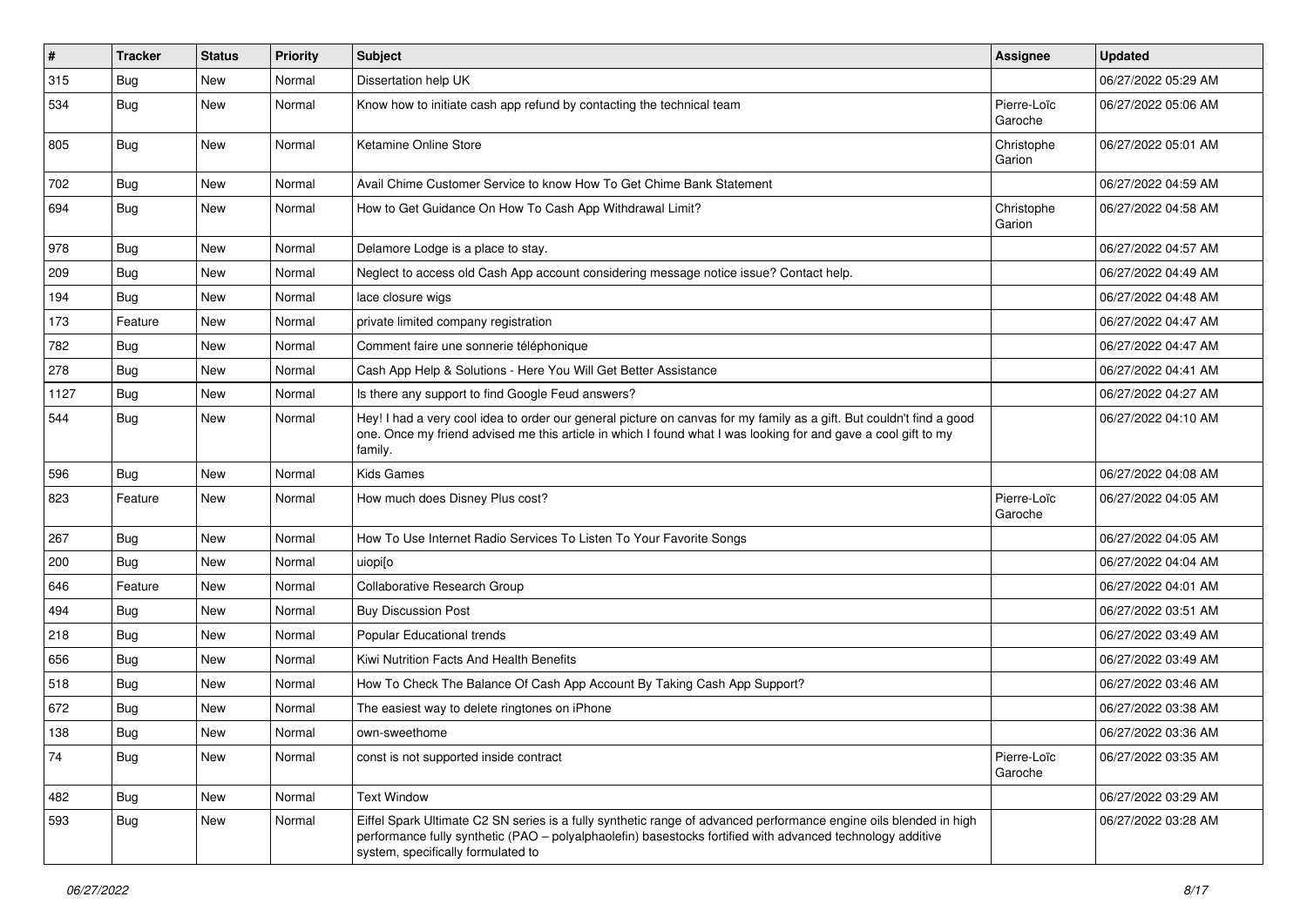| $\sharp$ | <b>Tracker</b> | <b>Status</b> | <b>Priority</b> | Subject                                                                   | <b>Assignee</b>        | <b>Updated</b>      |
|----------|----------------|---------------|-----------------|---------------------------------------------------------------------------|------------------------|---------------------|
| 153      | Bug            | New           | Normal          | urgent loan online                                                        | Christophe<br>Garion   | 06/27/2022 03:27 AM |
| 966      | <b>Bug</b>     | New           | Normal          | How to Download the Filmes                                                |                        | 06/27/2022 03:25 AM |
| 740      | Feature        | New           | Normal          | Online Thesis Help USA                                                    |                        | 06/27/2022 03:19 AM |
| 171      | Feature        | New           | Normal          | loan management system                                                    |                        | 06/27/2022 03:18 AM |
| 474      | <b>Bug</b>     | New           | Normal          | Floor Waxing Arlington MA                                                 |                        | 06/27/2022 03:03 AM |
| 696      | <b>Bug</b>     | <b>New</b>    | Normal          | How to Install the TuMangaOnline App                                      |                        | 06/27/2022 02:49 AM |
| 468      | <b>Bug</b>     | New           | Normal          | Floor Cleaning Westchester MA                                             |                        | 06/27/2022 02:41 AM |
| 806      | Feature        | <b>New</b>    | Normal          | Go everywhere thanks to mapquest driving directions                       |                        | 06/27/2022 02:39 AM |
| 1112     | Bug            | New           | Normal          | What Cash App Policy Says If Random Person Sent Me Money On Cash App?     |                        | 06/27/2022 02:39 AM |
| 561      | <b>Bug</b>     | <b>New</b>    | Normal          | Enjoy the Full YouTube Premium Experience With YouTube Premium Membership |                        | 06/27/2022 02:37 AM |
| 569      | Bug            | New           | Normal          | What is the incoming and outgoing mail server for Outlook IMAP settings?  | Pierre-Loïc<br>Garoche | 06/27/2022 02:29 AM |
| 167      | <b>Bug</b>     | New           | Normal          | instant loan without documents                                            | Anonymous              | 06/27/2022 02:27 AM |
| 261      | <b>Bug</b>     | <b>New</b>    | Normal          | Ringtone Downloads - Easy Ways Come Up With Your Own Ringtones            |                        | 06/27/2022 02:23 AM |
| 1001     | <b>Bug</b>     | New           | Normal          | Venmo Keep Saying Error?                                                  |                        | 06/27/2022 02:20 AM |
| 1117     | <b>Bug</b>     | New           | Normal          | Equal Words - Word search game for PC and Windows Phone                   |                        | 06/27/2022 02:12 AM |
| 271      | Feature        | New           | Normal          | Fashion                                                                   |                        | 06/27/2022 02:07 AM |
| 488      | Bug            | New           | Normal          | Quick solution to solve cash app dispute by the technical team            |                        | 06/27/2022 02:04 AM |
| 632      | Bug            | <b>New</b>    | Normal          | CheapestMedsShop   100% Safe Medicines Online in UK & AUS.                |                        | 06/27/2022 02:04 AM |
| 616      | <b>Bug</b>     | New           | Normal          | Buy Anavar Tablets   Anavar For Sale in USA, UK & Australia               |                        | 06/27/2022 02:02 AM |
| 372      | <b>Bug</b>     | <b>New</b>    | Normal          | Auto Transport Services in Arlington County VA                            |                        | 06/27/2022 01:42 AM |
| 180      | Feature        | New           | Normal          | homoeobazaar                                                              |                        | 06/27/2022 01:39 AM |
| 693      | Feature        | New           | Normal          | How To Get My Money Back From The Cash App To Your Wallet?                |                        | 06/27/2022 01:31 AM |
| 154      | <b>Bug</b>     | New           | Normal          | fdgyyrut gyrtrw                                                           |                        | 06/27/2022 01:21 AM |
| 139      | <b>Bug</b>     | New           | Normal          | relseo                                                                    |                        | 06/27/2022 01:20 AM |
| 611      | Feature        | New           | Normal          | Buy All Modafinil & Armodafinil Tablets @Buy Modafinil US                 |                        | 06/27/2022 01:12 AM |
| 149      | Bug            | New           | Normal          | dftgy                                                                     |                        | 06/27/2022 01:11 AM |
| 522      | Feature        | New           | Normal          | Can You Check App Limits, If Cash app won't let me send money?            |                        | 06/27/2022 01:06 AM |
| 114      | <b>Bug</b>     | New           | Normal          | <b>Medical Research Writing Services</b>                                  |                        | 06/27/2022 12:57 AM |
| 648      | Feature        | New           | Normal          | Plum Health Benefits                                                      |                        | 06/27/2022 12:54 AM |
| 758      | <b>Bug</b>     | New           | Normal          | How Do I Study Consistently For Hours?                                    |                        | 06/27/2022 12:49 AM |
| 651      | <b>Bug</b>     | New           | Normal          | Salmon Health Benefits                                                    |                        | 06/27/2022 12:42 AM |
| 557      | Feature        | New           | Normal          | <b>Business Law Assignment Help</b>                                       |                        | 06/27/2022 12:38 AM |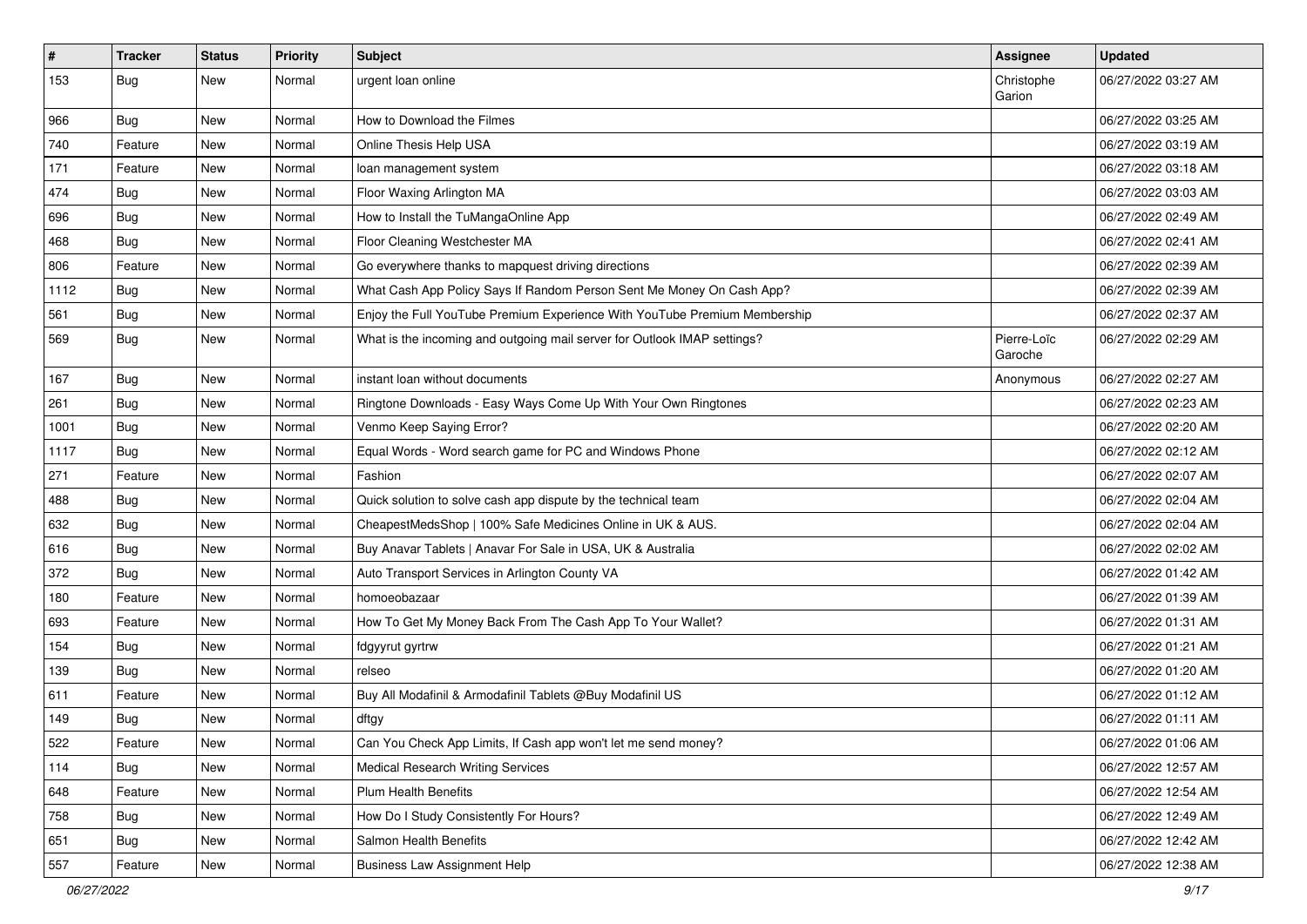| $\vert$ # | <b>Tracker</b> | <b>Status</b> | <b>Priority</b> | <b>Subject</b>                                                             | <b>Assignee</b>        | <b>Updated</b>      |
|-----------|----------------|---------------|-----------------|----------------------------------------------------------------------------|------------------------|---------------------|
| 684       | <b>Bug</b>     | <b>New</b>    | Normal          | Difference between paper map and online map                                |                        | 06/27/2022 12:34 AM |
| 998       | <b>Bug</b>     | <b>New</b>    | Normal          | Is It Hard to Solve Wordle An                                              |                        | 06/27/2022 12:24 AM |
| 612       | Bug            | New           | Normal          | Luxury Slingshot Rental                                                    |                        | 06/27/2022 12:17 AM |
| 511       | Feature        | New           | Normal          | Fashion                                                                    | Anonymous              | 06/27/2022 12:17 AM |
| 619       | <b>Bug</b>     | New           | Normal          | Online Trusted Medicine Store in US for Health - Genericmedsupply          |                        | 06/27/2022 12:12 AM |
| 595       | <b>Bug</b>     | <b>New</b>    | Normal          | RFM Online - une révolution dans la gestion de l'identité numérique        |                        | 06/27/2022 12:05 AM |
| 143       | <b>Bug</b>     | <b>New</b>    | Normal          | Bob lace front wigs                                                        |                        | 06/26/2022 11:52 PM |
| 643       | <b>Bug</b>     | New           | Normal          | Oreo TV Apk Download                                                       |                        | 06/26/2022 11:50 PM |
| 159       | Bug            | New           | Normal          | xfguih nigkh                                                               |                        | 06/26/2022 11:38 PM |
| 224       | Feature        | New           | Normal          | Instant Personal Loan                                                      | Pierre-Loïc<br>Garoche | 06/26/2022 11:33 PM |
| 145       | <b>Bug</b>     | New           | Normal          | abdulbaissagar                                                             |                        | 06/26/2022 11:32 PM |
| 992       | <b>Bug</b>     | New           | Normal          | So vergrößern Sie Ihr Instagram-Profilbild                                 |                        | 06/26/2022 11:29 PM |
| 748       | <b>Bug</b>     | New           | Normal          | Il y a quelques façons d'obtenir des sonneries gratuites pour votre iPhone |                        | 06/26/2022 11:24 PM |
| 815       | Bug            | New           | Normal          | how do i call cash app customer service                                    | Xavier Thirioux        | 06/26/2022 10:54 PM |
| 962       | Bug            | New           | Normal          | Kostenlose Hörbücher                                                       |                        | 06/26/2022 10:45 PM |
| 774       | <b>Bug</b>     | New           | Normal          | Follow proper initiatives                                                  |                        | 06/26/2022 10:40 PM |
| 545       | Feature        | New           | Normal          | Best Canvas Print Company                                                  |                        | 06/26/2022 10:28 PM |
| 719       | Bug            | New           | Normal          | How Do I Send \$5000 Through Cash App Account With Ease?                   |                        | 06/26/2022 10:14 PM |
| 533       | Bug            | New           | Normal          | How to complete the homework assignments in economics in the easiest way?  |                        | 06/26/2022 10:12 PM |
| 938       | Bug            | New           | Normal          | Would you like to have your own ringtone                                   | Christophe<br>Garion   | 06/26/2022 09:54 PM |
| 645       | Bug            | New           | Normal          | thong tin chinh xac nhat hom nay                                           |                        | 06/26/2022 09:46 PM |
| 647       | Feature        | <b>New</b>    | Normal          | <b>Cranberry Health Benefits</b>                                           |                        | 06/26/2022 09:45 PM |
| 764       | Bug            | <b>New</b>    | Normal          | What is available to see what I can watch HBO Max?                         |                        | 06/26/2022 08:52 PM |
| 576       | Bug            | New           | Normal          | So laden Sie ein Instagram-Bild herunter                                   |                        | 06/26/2022 08:46 PM |
| 769       | <b>Bug</b>     | New           | Normal          | check my cash app                                                          |                        | 06/26/2022 08:33 PM |
| 605       | Feature        | New           | Normal          | What will the future of logo design be like?                               |                        | 06/26/2022 08:25 PM |
| 280       | <b>Bug</b>     | New           | Normal          | Pacific Web Design                                                         |                        | 06/26/2022 08:18 PM |
| 512       | <b>Bug</b>     | <b>New</b>    | Normal          | The Importance Of Using Custom Writing Services                            |                        | 06/26/2022 08:04 PM |
| 460       | Bug            | <b>New</b>    | Normal          | Floor Cleaning Medford MA                                                  |                        | 06/26/2022 08:00 PM |
| 201       | Bug            | New           | Normal          | closure wig                                                                |                        | 06/26/2022 07:50 PM |
| 302       | Bug            | New           | Normal          | Auto Electrical Repair Services in Norcross GA                             |                        | 06/26/2022 07:49 PM |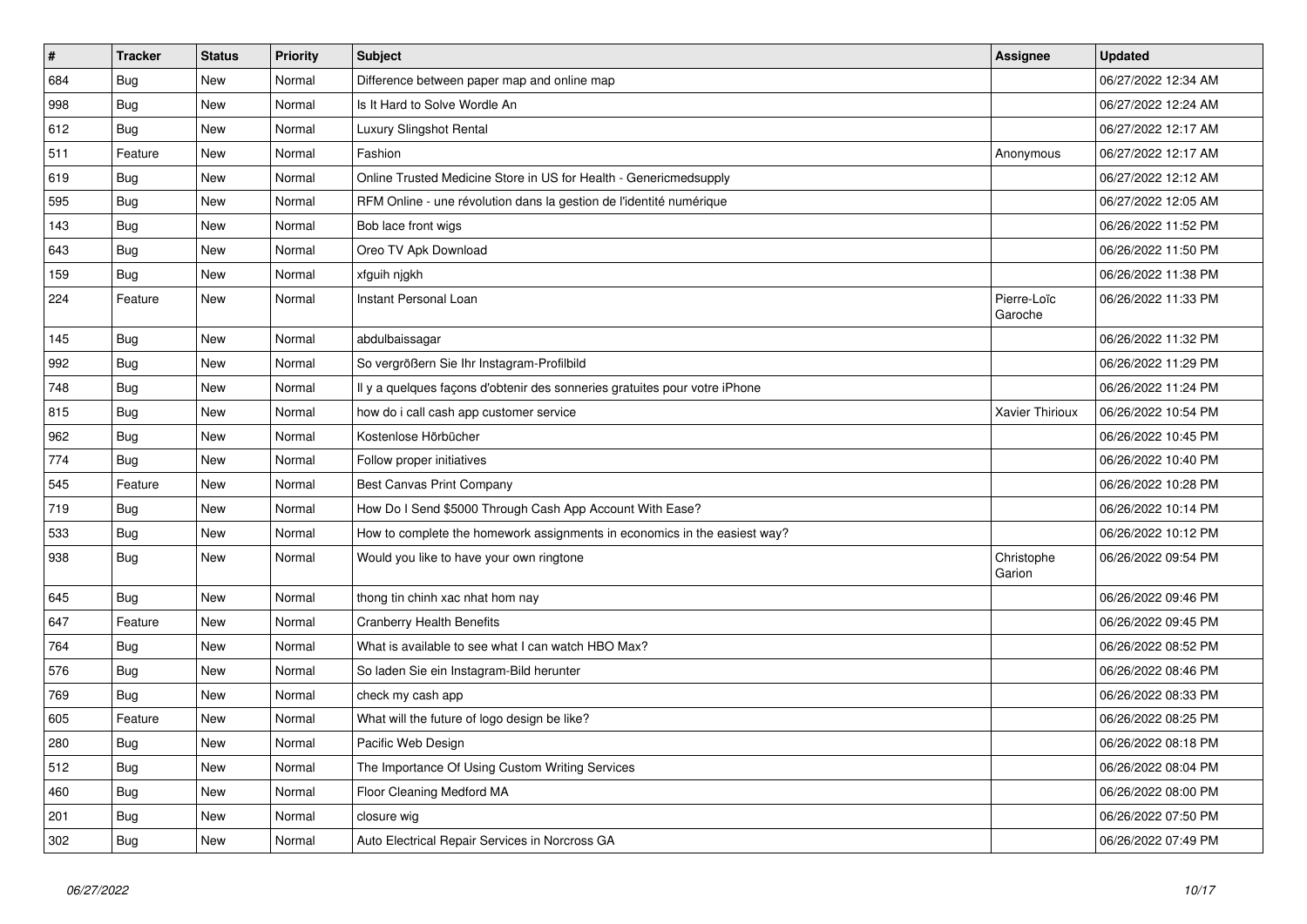| $\vert$ # | <b>Tracker</b> | <b>Status</b> | <b>Priority</b> | Subject                                                    | <b>Assignee</b>      | <b>Updated</b>      |
|-----------|----------------|---------------|-----------------|------------------------------------------------------------|----------------------|---------------------|
| 939       | Bug            | New           | Normal          | Ability to change sound notifications                      | Christophe<br>Garion | 06/26/2022 07:37 PM |
| 970       | Bug            | New           | Normal          | The Amount Of Time Does Cash App Direct Deposit Time Take? |                      | 06/26/2022 07:32 PM |
| 773       | Bug            | New           | Normal          | Spades - Play online free                                  |                      | 06/26/2022 07:18 PM |
| 132       | Bug            | New           | Normal          | concrete-everything                                        |                      | 06/26/2022 06:56 PM |
| 1104      | Bug            | New           | Normal          | Idle game fix bug                                          |                      | 06/26/2022 06:52 PM |
| 690       | Bug            | New           | Normal          | campervan hire                                             |                      | 06/26/2022 06:47 PM |
| 752       | <b>Bug</b>     | New           | Normal          | Plagerism checker                                          |                      | 06/26/2022 06:33 PM |
| 795       | <b>Bug</b>     | New           | Normal          | Drift Boss - Exciting Race                                 |                      | 06/26/2022 06:32 PM |
| 529       | Bug            | New           | Normal          | Thop TV APK - Free Download for Android                    |                      | 06/26/2022 06:28 PM |
| 1108      | Bug            | New           | Normal          | Six Guns Mod Apk Answers Your Questions                    |                      | 06/26/2022 06:26 PM |
| 901       | Feature        | New           | Normal          | good game ever                                             |                      | 06/26/2022 06:25 PM |
| 585       | Bug            | New           | Normal          | What is cash app help number?                              |                      | 06/26/2022 06:21 PM |
| 787       | <b>Bug</b>     | New           | Normal          | Assured Assignment Help                                    |                      | 06/26/2022 06:14 PM |
| 825       | Bug            | New           | Normal          | Lucky Patcher Download                                     |                      | 06/26/2022 06:09 PM |
| 1096      | Bug            | New           | Normal          | Race and experience new life.                              |                      | 06/26/2022 06:07 PM |
| 794       | Feature        | New           | Normal          | Safe place to buy fifa coins                               |                      | 06/26/2022 06:07 PM |
| 810       | Feature        | New           | Normal          | how to remove viruses from a phone                         |                      | 06/26/2022 06:05 PM |
| 129       | <b>Bug</b>     | New           | Normal          | xcvgbgh                                                    |                      | 06/26/2022 06:01 PM |
| 730       | <b>Bug</b>     | New           | Normal          | Canon IJ Network Tool                                      |                      | 06/26/2022 05:51 PM |
| 802       | Bug            | New           | Normal          | Who Is an ETL Engineer                                     |                      | 06/26/2022 05:48 PM |
| 170       | Feature        | New           | Normal          | top mba colleges in bangalore                              |                      | 06/26/2022 05:46 PM |
| 151       | Feature        | New           | Normal          | Law Essay Writing Service - Assignments Planet             |                      | 06/26/2022 05:42 PM |
| 123       | <b>Bug</b>     | New           | Normal          | https://www.reddit.com/r/NRLgrandfinal2020/                |                      | 06/26/2022 05:36 PM |
| 1116      | Bug            | New           | Normal          | ipTV smarts pro                                            |                      | 06/26/2022 05:34 PM |
| 974       | Bug            | New           | Normal          | Watch NCAA Football Live Streaming Free                    |                      | 06/26/2022 05:33 PM |
| 469       | <b>Bug</b>     | New           | Normal          | Germs Removal Westchester MA                               |                      | 06/26/2022 05:31 PM |
| 622       | <b>Bug</b>     | New           | Normal          | CheapestMedsShop   100% Safe Medicines Online in UK & AUS. |                      | 06/26/2022 05:27 PM |
| 1098      | <b>Bug</b>     | New           | Normal          | Life of a Fisherman                                        |                      | 06/26/2022 05:16 PM |
| 285       | Bug            | New           | Normal          | Have you ever written an essay?                            |                      | 06/26/2022 05:15 PM |
| 673       | <b>Bug</b>     | New           | Normal          | Learn the basics of pixel art - Clear grid                 |                      | 06/26/2022 04:57 PM |
| 220       | Feature        | New           | Normal          | essay writing services                                     |                      | 06/26/2022 04:55 PM |
| 666       | Bug            | New           | Normal          | 470+ pages à colorier de Noël                              |                      | 06/26/2022 04:55 PM |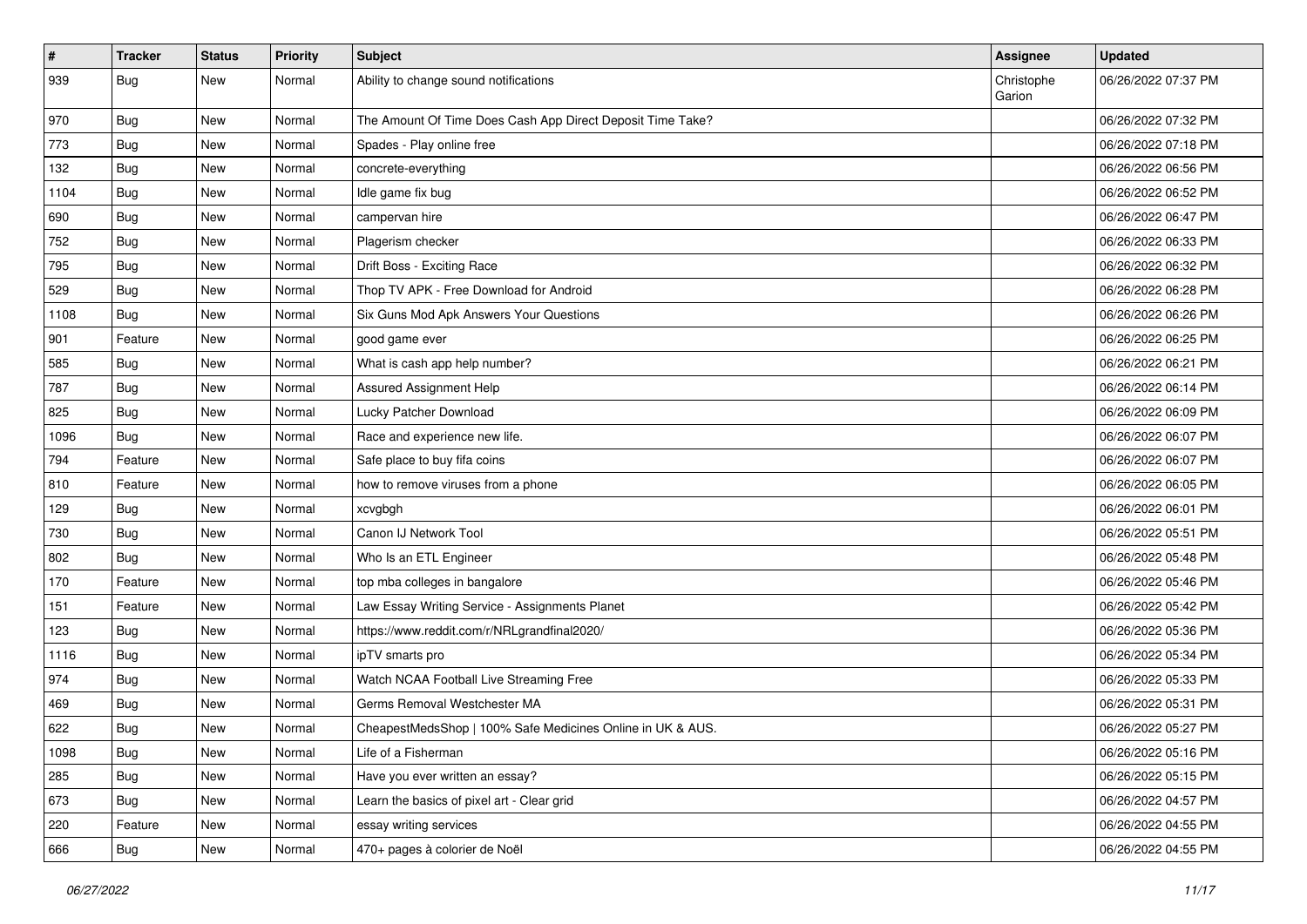| $\vert$ # | <b>Tracker</b> | <b>Status</b> | <b>Priority</b> | Subject                                                                    | <b>Assignee</b>        | <b>Updated</b>      |
|-----------|----------------|---------------|-----------------|----------------------------------------------------------------------------|------------------------|---------------------|
| 535       | <b>Bug</b>     | New           | Normal          | Getting Tangled Problems When You Try To Apply For Cash App Delete Account | Christophe<br>Garion   | 06/26/2022 04:51 PM |
| 940       | Bug            | New           | Normal          | What is Plex and Is Plex Legal?                                            |                        | 06/26/2022 04:50 PM |
| 809       | <b>Bug</b>     | New           | Normal          | Smash Karts - immerse yourself in the exciting race                        |                        | 06/26/2022 04:49 PM |
| 610       | Feature        | New           | Normal          | CheapestMedsShop 100% Safe Medicines Online in USA UK & AUS.               |                        | 06/26/2022 04:35 PM |
| 750       | Bug            | New           | Normal          | Create a Report Template                                                   |                        | 06/26/2022 04:27 PM |
| 601       | Bug            | New           | Normal          | Best Essay Writing Service UK                                              | Pierre-Loïc<br>Garoche | 06/26/2022 04:23 PM |
| 1097      | Bug            | New           | Normal          | Race and experience new life.                                              |                        | 06/26/2022 04:22 PM |
| 712       | <b>Bug</b>     | New           | Normal          | Tips and Tricks                                                            |                        | 06/26/2022 04:19 PM |
| 631       | Bug            | New           | Normal          | How Can I Load Cash App Card at Walmart straight away?                     |                        | 06/26/2022 04:07 PM |
| 732       | <b>Bug</b>     | <b>New</b>    | Normal          | Get rectifications steps about why cash app transfer failed                |                        | 06/26/2022 03:28 PM |
| 284       | Bug            | New           | Normal          | All About Cash App Transfer Fail Problems                                  |                        | 06/26/2022 03:15 PM |
| 193       | Bug            | New           | Normal          | 18% Discount on Homeopathic medicines                                      |                        | 06/26/2022 03:13 PM |
| 674       | Bug            | New           | Normal          | The best game in 2021                                                      | Pierre-Loïc<br>Garoche | 06/26/2022 03:10 PM |
| 592       | Bug            | New           | Normal          | Deezer Premium APK - Baixe músicas de qualquer lugar do mundo de graça     |                        | 06/26/2022 02:55 PM |
| 649       | Feature        | <b>New</b>    | Normal          | Pear Health Benefits                                                       |                        | 06/26/2022 02:53 PM |
| 247       | Bug            | New           | Normal          | best 4 Channel Amp                                                         |                        | 06/26/2022 02:47 PM |
| 582       | <b>Bug</b>     | New           | Normal          | Cash App Won't Let Me Send Money If There Is A Low Balance Available       | Pierre-Loïc<br>Garoche | 06/26/2022 02:39 PM |
| 573       | Bug            | New           | Normal          | Experimente lo mejor en la aplicación Apk de juegos gratis                 |                        | 06/26/2022 02:11 PM |
| 961       | Bug            | New           | Normal          | TeaTv is an Android                                                        |                        | 06/26/2022 02:02 PM |
| 589       | Bug            | New           | Normal          | How can I get the cash app phone number of customer support?               |                        | 06/26/2022 01:59 PM |
| 754       | Bug            | New           | Normal          | Cómo descargar tonos gratis de teléfono celular                            |                        | 06/26/2022 01:56 PM |
| 568       | Bug            | New           | Normal          | Instale a versão mais recente do YouTube Premium                           |                        | 06/26/2022 01:53 PM |
| 768       | Bug            | New           | Normal          | Where can you buy best jackets online?                                     |                        | 06/26/2022 01:50 PM |
| 144       | Bug            | New           | Normal          | curly bob lace front wigs                                                  |                        | 06/26/2022 01:44 PM |
| 705       | Bug            | New           | Normal          | wuxiaworld                                                                 |                        | 06/26/2022 01:43 PM |
| 784       | <b>Bug</b>     | New           | Normal          | How To Add Money On Cash App Card And Check The Funds?                     |                        | 06/26/2022 01:43 PM |
| 553       | Bug            | New           | Normal          | Cinema HD APK - Free Movie Enjoyment App on Android                        |                        | 06/26/2022 01:39 PM |
| 735       | Bug            | New           | Normal          | A quick fix of how to get money back from cash app stocks                  |                        | 06/26/2022 01:31 PM |
| 265       | <b>Bug</b>     | New           | Normal          | 3 Faq's On Downloading To Your Apple Ipod                                  |                        | 06/26/2022 01:26 PM |
| 623       | <b>Bug</b>     | New           | Normal          | Listen to online radio stations for mobile phones                          |                        | 06/26/2022 01:20 PM |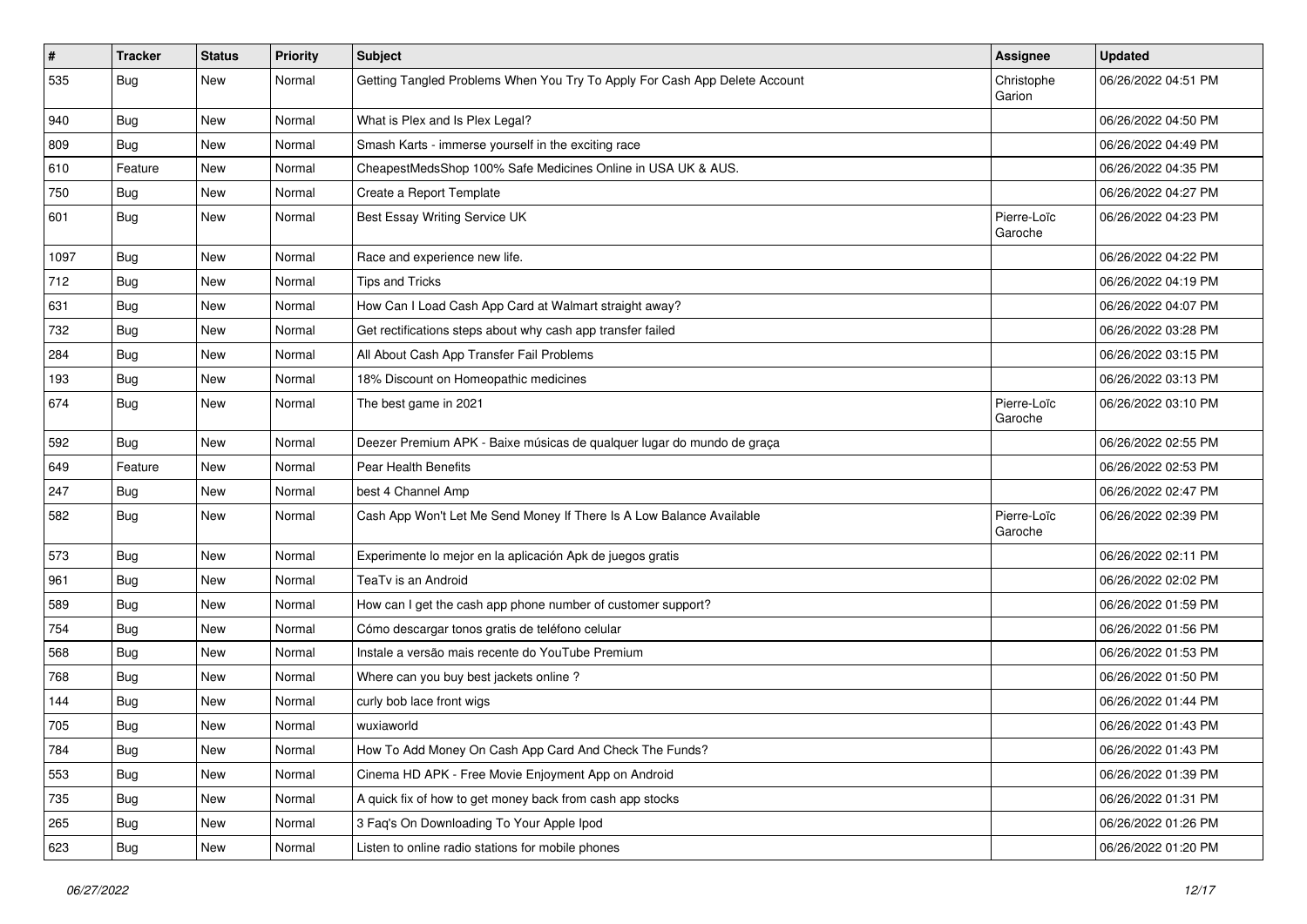| $\vert$ # | <b>Tracker</b> | <b>Status</b> | <b>Priority</b> | Subject                                                                       | Assignee               | <b>Updated</b>      |
|-----------|----------------|---------------|-----------------|-------------------------------------------------------------------------------|------------------------|---------------------|
| 759       | Bug            | New           | Normal          | Canon IJ Network Tool                                                         | Pierre-Loïc<br>Garoche | 06/26/2022 01:17 PM |
| 510       | Feature        | New           | Normal          | Fashion                                                                       | Anonymous              | 06/26/2022 01:11 PM |
| 88        | Bug            | New           | Normal          | kind2 output: When for node arguments                                         | Pierre-Loïc<br>Garoche | 06/26/2022 01:11 PM |
| 555       | Bug            | New           | Normal          | web design development in hyderabad                                           |                        | 06/26/2022 01:08 PM |
| 664       | Bug            | New           | Normal          | Tea TV Apk Download - The Best Way to Watch Movies Offline                    |                        | 06/26/2022 12:59 PM |
| 811       | Bug            | New           | Normal          | Canon IJ Network Tool                                                         |                        | 06/26/2022 12:58 PM |
| 136       | <b>Bug</b>     | New           | Normal          | snappow                                                                       |                        | 06/26/2022 12:51 PM |
| 189       | Bug            | New           | Normal          | <b>College Biology Writing Services</b>                                       |                        | 06/26/2022 12:50 PM |
| 922       | Bug            | New           | Normal          | Why Is The Need For Assignment Writing Services?                              |                        | 06/26/2022 12:42 PM |
| 783       | Bug            | New           | Normal          | How Do I Determine The Reasons And Solutions To Fix Cash App Transfer Failed? |                        | 06/26/2022 12:30 PM |
| 749       | Bug            | New           | Normal          | The Best Bubble Shooter Game for Android                                      |                        | 06/26/2022 12:12 PM |
| 941       | Bug            | New           | Normal          | is Disney Now and Disney Plus different?                                      |                        | 06/26/2022 12:10 PM |
| 1115      | Bug            | New           | Normal          | How to access your saved favorite Tiktok                                      |                        | 06/26/2022 12:01 PM |
| 466       | Bug            | New           | Normal          | Floor Stripping Westchester MA                                                |                        | 06/26/2022 11:57 AM |
| 549       | Bug            | New           | Normal          | Radio Luisteren                                                               |                        | 06/26/2022 11:56 AM |
| 260       | Bug            | New           | Normal          | Web Design Services Near Me                                                   |                        | 06/26/2022 11:55 AM |
| 264       | Bug            | New           | Normal          | We Buy Your Unwanted Car                                                      | Corentin<br>Lauverjat  | 06/26/2022 11:42 AM |
| 150       | Bug            | New           | Normal          | dfgh                                                                          |                        | 06/26/2022 11:41 AM |
| 1120      | Bug            | New           | Normal          | Summary of 5 best coloring apps on phones                                     |                        | 06/26/2022 11:32 AM |
| 231       | Bug            | New           | Normal          | Is the ringtone download difficult or not?                                    | Pierre-Loïc<br>Garoche | 06/26/2022 11:30 AM |
| 230       | Bug            | New           | Normal          | Add Money To Cash App Card - Auto Cash Apps                                   |                        | 06/26/2022 11:25 AM |
| 698       | Feature        | New           | Normal          | Connect with cash app representative to ask about cash app flip scam          |                        | 06/26/2022 11:24 AM |
| 574       | Bug            | New           | Normal          | How to fix the Epson printer offline issue due to a wired connection?         |                        | 06/26/2022 11:19 AM |
| 604       | Bug            | New           | Normal          | Idle Game Online                                                              |                        | 06/26/2022 11:11 AM |
| 473       | <b>Bug</b>     | New           | Normal          | Floor Stripping Arlington MA                                                  |                        | 06/26/2022 11:10 AM |
| 257       | <b>Bug</b>     | New           | Normal          | Best latte machines                                                           |                        | 06/26/2022 11:07 AM |
| 788       | Bug            | New           | Normal          | Intro Maker Mod APK                                                           |                        | 06/26/2022 11:01 AM |
| 470       | Bug            | New           | Normal          | Commercial Floor Cleaning Westchester MA                                      |                        | 06/26/2022 10:56 AM |
| 140       | Bug            | New           | Normal          | sugarbalanceusa                                                               |                        | 06/26/2022 10:54 AM |
| 118       | <b>Bug</b>     | New           | Normal          | golf                                                                          | Anonymous              | 06/26/2022 10:39 AM |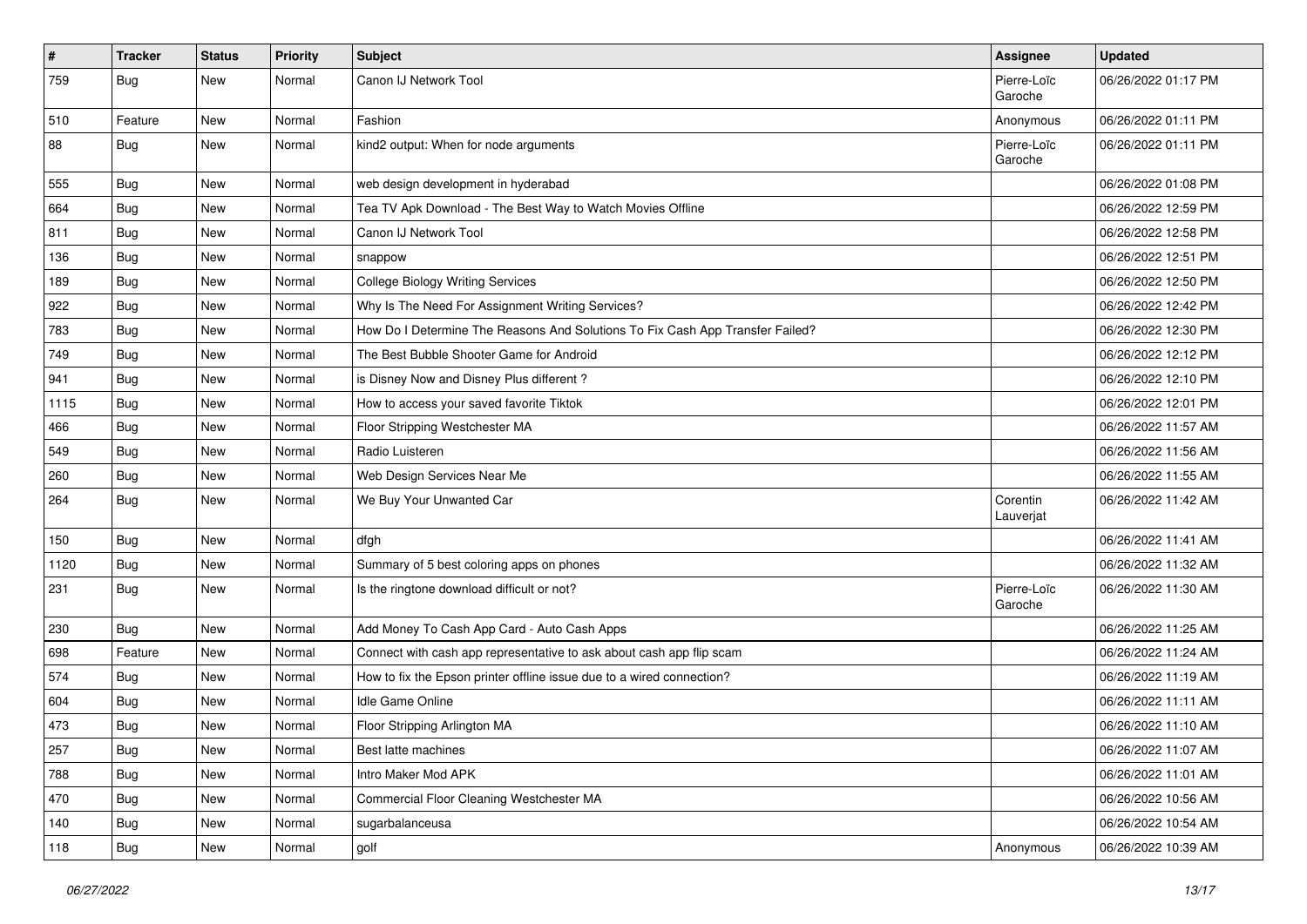| $\sharp$ | <b>Tracker</b> | <b>Status</b> | <b>Priority</b> | Subject                                                                                                                                                  | <b>Assignee</b>        | <b>Updated</b>      |
|----------|----------------|---------------|-----------------|----------------------------------------------------------------------------------------------------------------------------------------------------------|------------------------|---------------------|
| 547      | Bug            | New           | Normal          | Get rid of the issue of cash app down by calling experts.                                                                                                |                        | 06/26/2022 10:38 AM |
| 952      | <b>Bug</b>     | <b>New</b>    | Normal          | Canon IJ Network Tool                                                                                                                                    |                        | 06/26/2022 10:35 AM |
| 597      | Bug            | New           | Normal          | Universo s / f Download                                                                                                                                  |                        | 06/26/2022 10:14 AM |
| 617      | Bug            | New           | Normal          | Buy Vidalista Tablets (Tadalafil) at [\$25 OFF + Free Shipping] Vidalistatablets                                                                         |                        | 06/26/2022 10:11 AM |
| 967      | Feature        | New           | Normal          | stream live nfl games free online                                                                                                                        |                        | 06/26/2022 10:09 AM |
| 993      | Bug            | New           | Normal          | IO Games Free Online                                                                                                                                     |                        | 06/26/2022 09:41 AM |
| 989      | Bug            | <b>New</b>    | Normal          | Barewoods Wax Cigar                                                                                                                                      |                        | 06/26/2022 09:19 AM |
| 1111     | Bug            | New           | Normal          | LOLBeans is a fun battle royale game where you race with other players while avoiding obstacles. Reach the end<br>of the course in competitive gameplay! |                        | 06/26/2022 09:17 AM |
| 706      | Bug            | New           | Normal          | How Can You Cancel A Cash App Payment Without Any Prior Information?                                                                                     |                        | 06/26/2022 09:13 AM |
| 1109     | Feature        | New           | Normal          | Six Guns Mod Apk Answers Your Questions                                                                                                                  | Christophe<br>Garion   | 06/26/2022 09:12 AM |
| 142      | Feature        | New           | Normal          | About ashimary hair                                                                                                                                      |                        | 06/26/2022 09:07 AM |
| 958      | <b>Bug</b>     | New           | Normal          | Avail Cash app support service to know Sutton bank cash app number                                                                                       |                        | 06/26/2022 08:46 AM |
| 658      | <b>Bug</b>     | New           | Normal          | Watermelon Nutrition Facts And Health Benefits                                                                                                           |                        | 06/26/2022 08:33 AM |
| 984      | Bug            | New           | Normal          | How to disable, permanently delete Twitter account on phone, PC                                                                                          |                        | 06/26/2022 08:28 AM |
| 747      | <b>Bug</b>     | New           | Normal          | How to Install Tyflex Plus on Your Android Device                                                                                                        |                        | 06/26/2022 08:16 AM |
| 551      | Bug            | New           | Normal          | Why Do Students Need Online Best Dissertation Writing Services?                                                                                          |                        | 06/26/2022 08:15 AM |
| 874      | <b>Bug</b>     | New           | Normal          | Cómo descargar Minecraft Apk                                                                                                                             |                        | 06/26/2022 08:01 AM |
| 767      | Bug            | New           | Normal          | apkmod                                                                                                                                                   |                        | 06/26/2022 07:59 AM |
| 963      | Feature        | New           | Normal          | Why I am not getting cool cash app card designs- call experts                                                                                            |                        | 06/26/2022 07:52 AM |
| 570      | Bug            | New           | Normal          | What is Sutton bank cash app customer service phone number?                                                                                              | Pierre-Loïc<br>Garoche | 06/26/2022 07:49 AM |
| 1102     | <b>Bug</b>     | New           | Normal          | Charlottesville Travel Guide?                                                                                                                            |                        | 06/26/2022 07:44 AM |
| 517      | <b>Bug</b>     | New           | Normal          | Proficient tips to take help of cash app support professionals:                                                                                          |                        | 06/26/2022 07:34 AM |
| 475      | Bug            | New           | Normal          | Floor Cleaning Arlington MA                                                                                                                              |                        | 06/26/2022 07:33 AM |
| 964      | Bug            | New           | Normal          | Can I Fix Cash App Transfer Failed Issues By Adding Sufficient Funds?                                                                                    |                        | 06/26/2022 07:21 AM |
| 771      | <b>Bug</b>     | <b>New</b>    | Normal          | united airlines baggage policy                                                                                                                           |                        | 06/26/2022 07:19 AM |
| 960      | Feature        | New           | Normal          | Zooming Instagram Picture In Full HD                                                                                                                     | Pierre-Loïc<br>Garoche | 06/26/2022 07:18 AM |
| 682      | Bug            | New           | Normal          | Does Facebook customer service live chat allow to speak with someone?                                                                                    |                        | 06/26/2022 07:17 AM |
| 628      | Bug            | New           | Normal          | CV reviewing services!                                                                                                                                   |                        | 06/26/2022 06:49 AM |
| 627      | <b>Bug</b>     | New           | Normal          | <b>HELO</b>                                                                                                                                              |                        | 06/26/2022 06:42 AM |
| 638      | <b>Bug</b>     | New           | Normal          | Run 3 game                                                                                                                                               |                        | 06/26/2022 06:31 AM |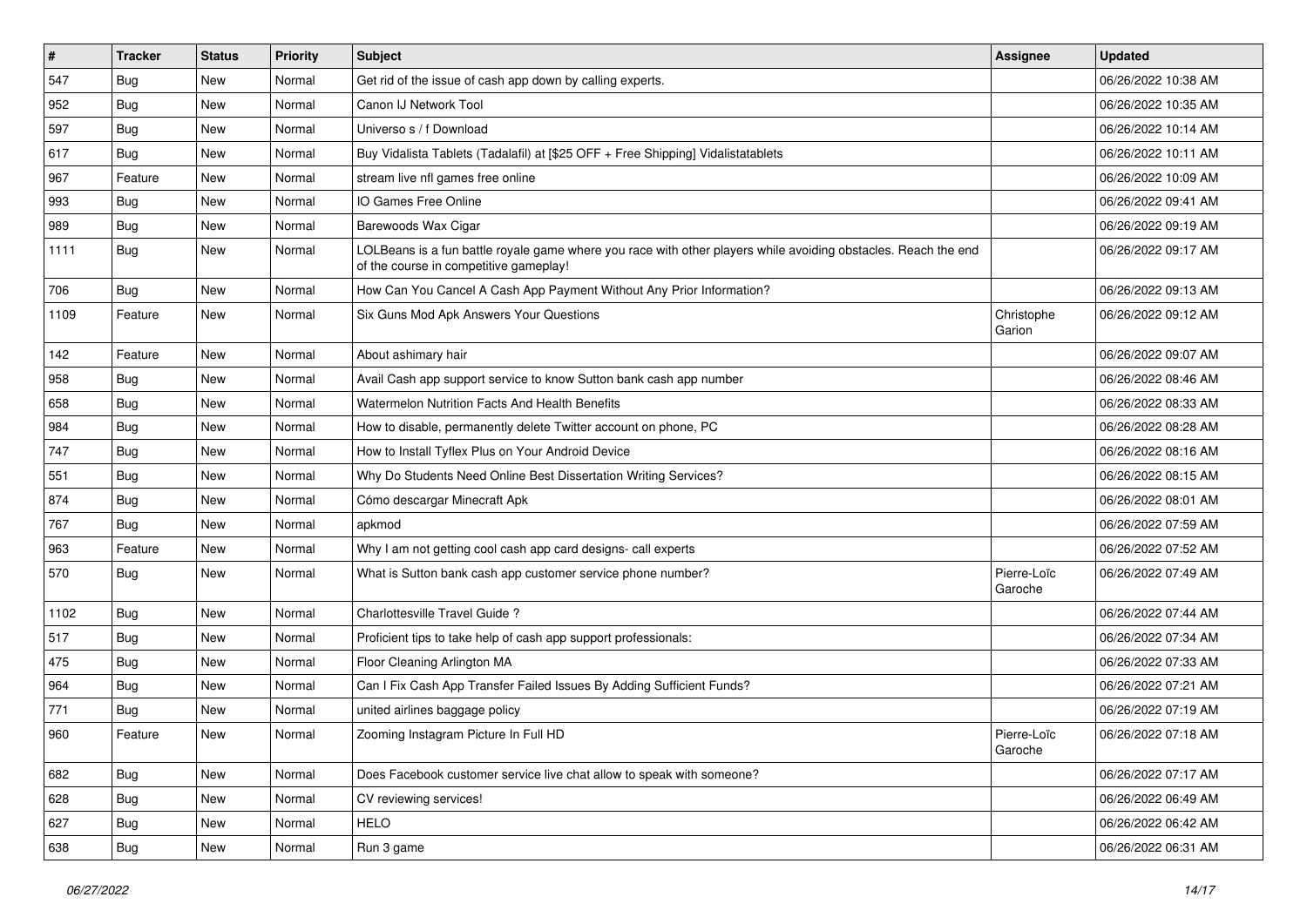| $\vert$ # | <b>Tracker</b> | <b>Status</b> | <b>Priority</b> | <b>Subject</b>                                                               | <b>Assignee</b>        | <b>Updated</b>      |
|-----------|----------------|---------------|-----------------|------------------------------------------------------------------------------|------------------------|---------------------|
| 217       | Bug            | New           | Normal          | How this service matter most?                                                |                        | 06/26/2022 06:31 AM |
| 728       | Bug            | New           | Normal          | Will Cash App refund money if scammed? Hitches With Optimum Ease             |                        | 06/26/2022 06:15 AM |
| 714       | Bug            | New           | Normal          | Cuevana 3 Premium - Enjoy Your Favorite Movies and TV Shows on Your Smart TV |                        | 06/26/2022 06:14 AM |
| 977       | Bug            | New           | Normal          | Fans of the Old Country will like this book.                                 |                        | 06/26/2022 05:54 AM |
| 990       | Bug            | New           | Normal          | Mushrooms                                                                    |                        | 06/26/2022 05:41 AM |
| 198       | Bug            | New           | Normal          | DR. RECKEWEG R42 (HAEMOVENIN) (22ML)                                         |                        | 06/26/2022 05:31 AM |
| 946       | <b>Bug</b>     | New           | Normal          | What is Plex and Is Plex Legal?                                              |                        | 06/26/2022 05:23 AM |
| 128       | <b>Bug</b>     | New           | Normal          | dfgbd                                                                        |                        | 06/26/2022 05:07 AM |
| 717       | <b>Bug</b>     | New           | Normal          | Disney Plus Apk - Watch Movies and TV Shows on Your Device                   |                        | 06/26/2022 04:56 AM |
| 950       | Bug            | New           | Normal          | ij.start canon                                                               |                        | 06/26/2022 04:35 AM |
| 310       | <b>Bug</b>     | New           | Normal          | Mattress Cleaning Services in Virginia Beach VA                              |                        | 06/26/2022 04:33 AM |
| 521       | Feature        | <b>New</b>    | Normal          | Check out the Cash app Card balance for an overdraft.                        | Pierre-Loïc<br>Garoche | 06/26/2022 04:22 AM |
| 829       | <b>Bug</b>     | New           | Normal          | Write My Dissertation For Me UK                                              | Pierre-Loïc<br>Garoche | 06/26/2022 04:13 AM |
| 935       | Bug            | New           | Normal          | MovieBox Pro Apk - Watch Movies and TV Shows on Your Android Phone           |                        | 06/26/2022 04:11 AM |
| 779       | Feature        | New           | Normal          | Latest Whatsapp groups for Teens                                             | Pierre-Loïc<br>Garoche | 06/26/2022 02:43 AM |
| 677       | <b>Bug</b>     | <b>New</b>    | Normal          | Logo Design Services Near Me                                                 |                        | 06/26/2022 02:32 AM |
| 243       | Feature        | New           | Normal          | Reconstruir la pandilla de la mafia en Gangstar Vegas MOD APK                |                        | 06/26/2022 02:20 AM |
| 621       | Bug            | New           | Normal          | Buy All Modafinil & Armodafinil Tablets @Buy Modafinil US                    |                        | 06/26/2022 02:20 AM |
| 741       | Bug            | New           | Normal          | <b>Blockchain Technology Solutions</b>                                       |                        | 06/26/2022 02:19 AM |
| 994       | Feature        | New           | Normal          | Cricut.com/setup                                                             |                        | 06/26/2022 02:00 AM |
| 586       | Bug            | New           | Normal          | Best Modifications For Your Mobile Phone                                     |                        | 06/26/2022 01:51 AM |
| 161       | <b>Bug</b>     | New           | Normal          | dfdrtyuio                                                                    |                        | 06/26/2022 01:46 AM |
| 259       | <b>Bug</b>     | New           | Normal          | call center services                                                         |                        | 06/26/2022 01:30 AM |
| 542       | Bug            | New           | Normal          | Web N Logo Design                                                            |                        | 06/26/2022 01:28 AM |
| 554       | <b>Bug</b>     | New           | Normal          | XvideoStudio Video Editor APK Free Download on TechToDown                    |                        | 06/26/2022 01:18 AM |
| 352       | <b>Bug</b>     | <b>New</b>    | Normal          | Tile & Grout Cleaning Services in Chesapeake VA                              |                        | 06/26/2022 01:05 AM |
| 659       | Bug            | New           | Normal          | Olive Oil Properties And Health Benefits                                     |                        | 06/26/2022 12:59 AM |
| 650       | <b>Bug</b>     | <b>New</b>    | Normal          | <b>Cherries Health Benefits</b>                                              |                        | 06/26/2022 12:57 AM |
| 202       | Bug            | New           | Normal          | blonde wig                                                                   |                        | 06/26/2022 12:52 AM |
| 587       | <b>Bug</b>     | <b>New</b>    | Normal          | Why Picsart Pro Offers Great Features                                        |                        | 06/26/2022 12:18 AM |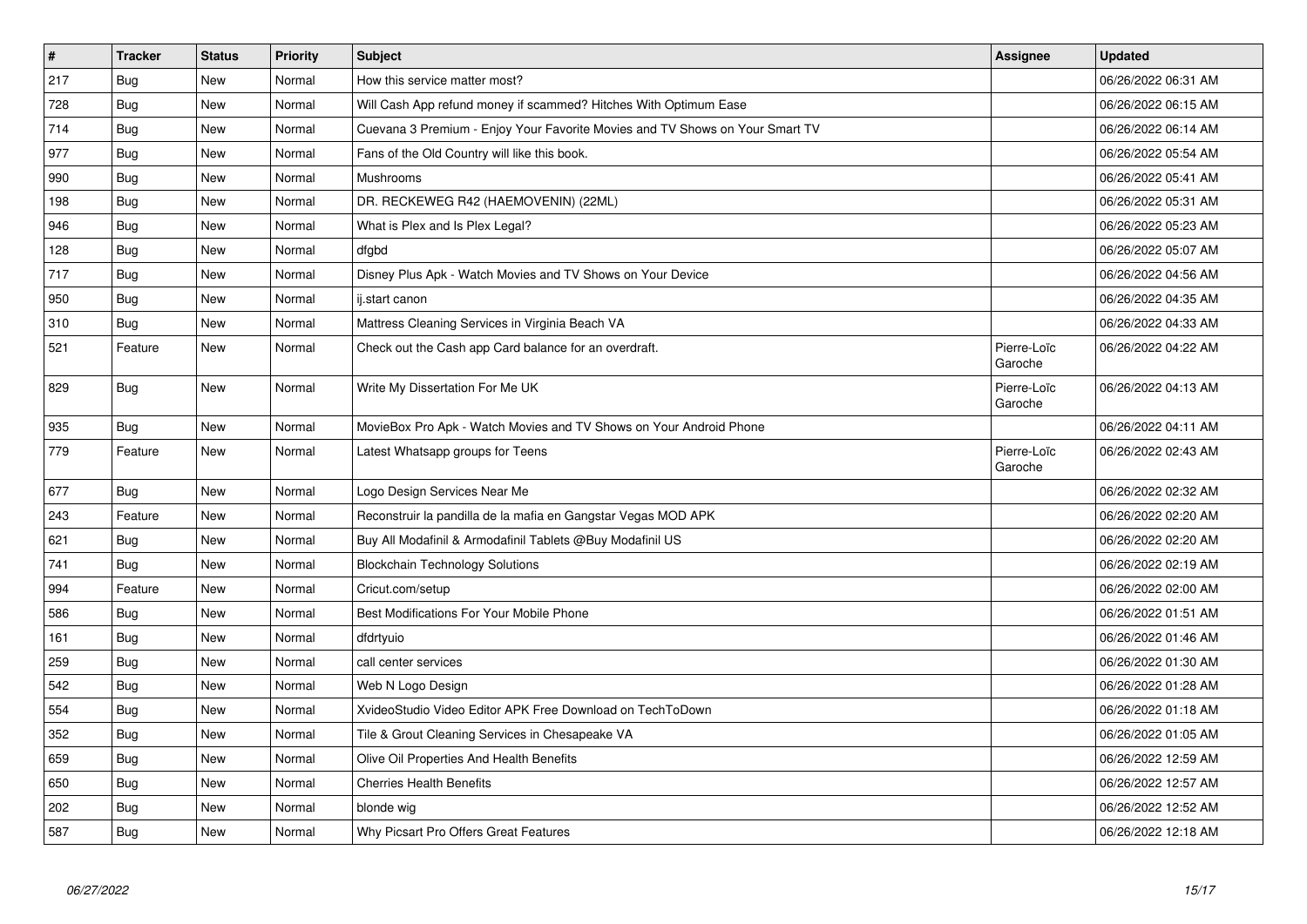| $\vert$ # | <b>Tracker</b> | <b>Status</b> | Priority | Subject                                                                                                 | <b>Assignee</b>        | <b>Updated</b>      |
|-----------|----------------|---------------|----------|---------------------------------------------------------------------------------------------------------|------------------------|---------------------|
| 602       | <b>Bug</b>     | New           | Normal   | Best Essay Writing Service UK                                                                           | Pierre-Loïc<br>Garoche | 06/26/2022 12:16 AM |
| 563       | <b>Bug</b>     | New           | Normal   | Understanding the Difference Between Free and Paid Mod Apks                                             |                        | 06/26/2022 12:15 AM |
| 708       | <b>Bug</b>     | New           | Normal   | Efficient ways to proceed with the cash app dispute process?                                            |                        | 06/26/2022 12:08 AM |
| 630       | Bug            | New           | Normal   | How Can I Load Cash App Card at Walmart straight away?                                                  |                        | 06/26/2022 12:04 AM |
| 635       | <b>Bug</b>     | New           | Normal   | Buy Steroids Online with OurMedicnes.com   Best Quality Steroids                                        |                        | 06/26/2022 12:01 AM |
| 968       | Feature        | New           | Normal   | watch nfl online free live streaming                                                                    |                        | 06/25/2022 11:52 PM |
| 558       | Feature        | New           | Normal   | <b>Stunning Classic Sofas</b>                                                                           |                        | 06/25/2022 11:46 PM |
| 954       | <b>Bug</b>     | New           | Normal   | AZ Screen Recorder Mod                                                                                  |                        | 06/25/2022 11:24 PM |
| 227       | <b>Bug</b>     | New           | Normal   | Cash App Help & Solutions - Here You Will Get Better Assistance                                         |                        | 06/25/2022 11:21 PM |
| 477       | <b>Bug</b>     | New           | Normal   | What Does Online Coupon Mean?                                                                           |                        | 06/25/2022 11:15 PM |
| 742       | <b>Bug</b>     | New           | Normal   | How Long Does Cash App Support Take To Respond For A Better Support?                                    |                        | 06/25/2022 11:00 PM |
| 479       | Bug            | New           | Normal   | Limousine Service Bellevue WA                                                                           |                        | 06/25/2022 10:54 PM |
| 955       | <b>Bug</b>     | New           | Normal   | How Long Does Verification Take On Cash App If You Apply For The Verification?                          | Christophe<br>Garion   | 06/25/2022 10:50 PM |
| 800       | Bug            | New           | Normal   | Who Is an ETL Engineer                                                                                  |                        | 06/25/2022 10:31 PM |
| 1114      | Bug            | New           | Normal   | To control the car, all you must do is click to go left or right and release the button to go straight. |                        | 06/25/2022 10:15 PM |
| 956       | Bug            | New           | Normal   | FNF Free Mods Online                                                                                    |                        | 06/25/2022 09:59 PM |
| 1106      | <b>Bug</b>     | New           | Normal   | How Do I Get Cash App ++ Without Confronting Any Technical Glitches?                                    |                        | 06/25/2022 09:53 PM |
| 710       | Bug            | New           | Normal   | Take Necessary Assistance If You Are Unable Activate Cash App Card                                      |                        | 06/25/2022 09:26 PM |
| 1103      | <b>Bug</b>     | New           | Normal   | Idle game fix bug                                                                                       |                        | 06/25/2022 09:08 PM |
| 979       | <b>Bug</b>     | New           | Normal   | Free Gas Cards for the Unemployed                                                                       |                        | 06/25/2022 09:02 PM |
| 731       | Bug            | New           | Normal   | Avail Of Cash App Customer Service If Unable To Down Cash App Mobile App?                               |                        | 06/25/2022 08:36 PM |
| 1024      | <b>Bug</b>     | New           | Normal   | How to choose the right broker                                                                          |                        | 06/25/2022 06:23 PM |
| 1025      | <b>Bug</b>     | New           | Normal   | how to change the logo in wordpress                                                                     |                        | 06/25/2022 06:20 PM |
| 1026      | Bug            | New           | Normal   | New Puzzle Game for All Age - Dordle                                                                    |                        | 06/25/2022 06:17 PM |
| 1027      | <b>Bug</b>     | New           | Normal   | Word hurdle: Viral and Fun Online Game                                                                  |                        | 06/25/2022 06:13 PM |
| 636       | <b>Bug</b>     | New           | Normal   | What is the most popular furniture color?                                                               |                        | 06/25/2022 04:57 PM |
| 483       | Bug            | New           | Normal   | UK best essay writing service                                                                           |                        | 06/25/2022 04:05 PM |
| 598       | Bug            | New           | Normal   | Universo s / f Download                                                                                 |                        | 06/25/2022 03:38 PM |
| 765       | Bug            | New           | Normal   | Follow proper initiatives to check my cash app                                                          |                        | 06/25/2022 10:08 AM |
| 239       | <b>Bug</b>     | New           | Normal   | Algunas características más de Choices MOD APK                                                          |                        | 06/25/2022 10:05 AM |
| 641       | <b>Bug</b>     | New           | Normal   | Get Best Economics Dissertation Writing Service                                                         |                        | 06/25/2022 10:04 AM |
| 711       | <b>Bug</b>     | New           | Normal   | Human Fall Flat Apk Download                                                                            |                        | 06/25/2022 09:44 AM |